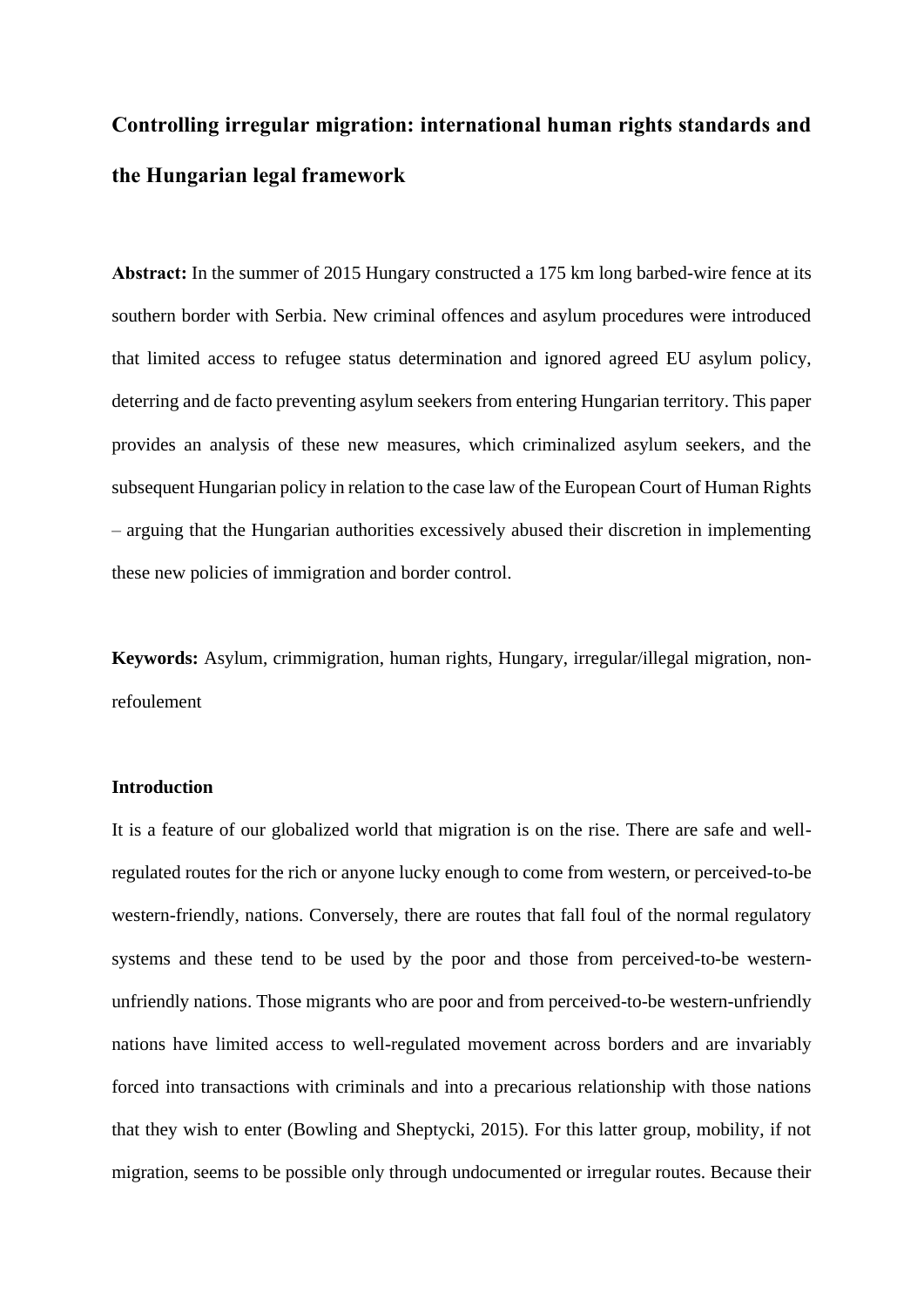lives are without proper documentation, they are open to exploitation and both over-regulation and criminalization by the countries they wish to move to (Oelgemöller, 2011). They live in a precarious relationship with the state they come from and, more importantly, the one they wish to move to (Aas, 2011). Moreover, they demonstrably come to be understood, in the political sphere, as a challenge to the agreed norms and processes of the state (Bosworth, 2008). Criminologists have been at the forefront of detailing this process and what we might refer to as a hierarchy of migration; and how that, in turn, highlights practical human rights issues and the need for mechanisms that take seriously the irregularity of this form of migration process (Aas and Gundhus, 2015). This article sets out in detail the dangers of marginalizing human rights and promoting inflexible systems of migration control to deal with irregular migration, taking the Hungarian example.

Europe is currently facing the largest number of irregular migrants since the Second World War (Naccache and Al Ariss, 2017). Most of them are asylum seekers who have been forced to leave their home mainly owing to the armed conflicts in Syria, Iraq and Afghanistan. When they reached the Serbian border in summer 2015, the Hungarian government introduced strict control measures in both its immigration and its criminal policy (Bilgic and Pace, 2017). It justified the changes by claiming national interest and security concerns, and its right and obligation to protect the economic, social, cultural and physical integrity of the nation. The key consideration is this: when security is in question, every state has the right to define criteria for inclusion, sometimes at the expense of human rights in balancing public interest against individual rights. However, there should be a minimum level of justice: a symbolic bottom line that sets limit to the discretionary power of the authorities. Van der Woude (2017: 13) emphasizes that misused discretion inflicts immediate harm to the victims of the abuse and long-lasting harm to the legitimacy of the criminal justice system. Our objective is, on the one hand, to identify the limits of exclusion set by international human rights law and, on the other,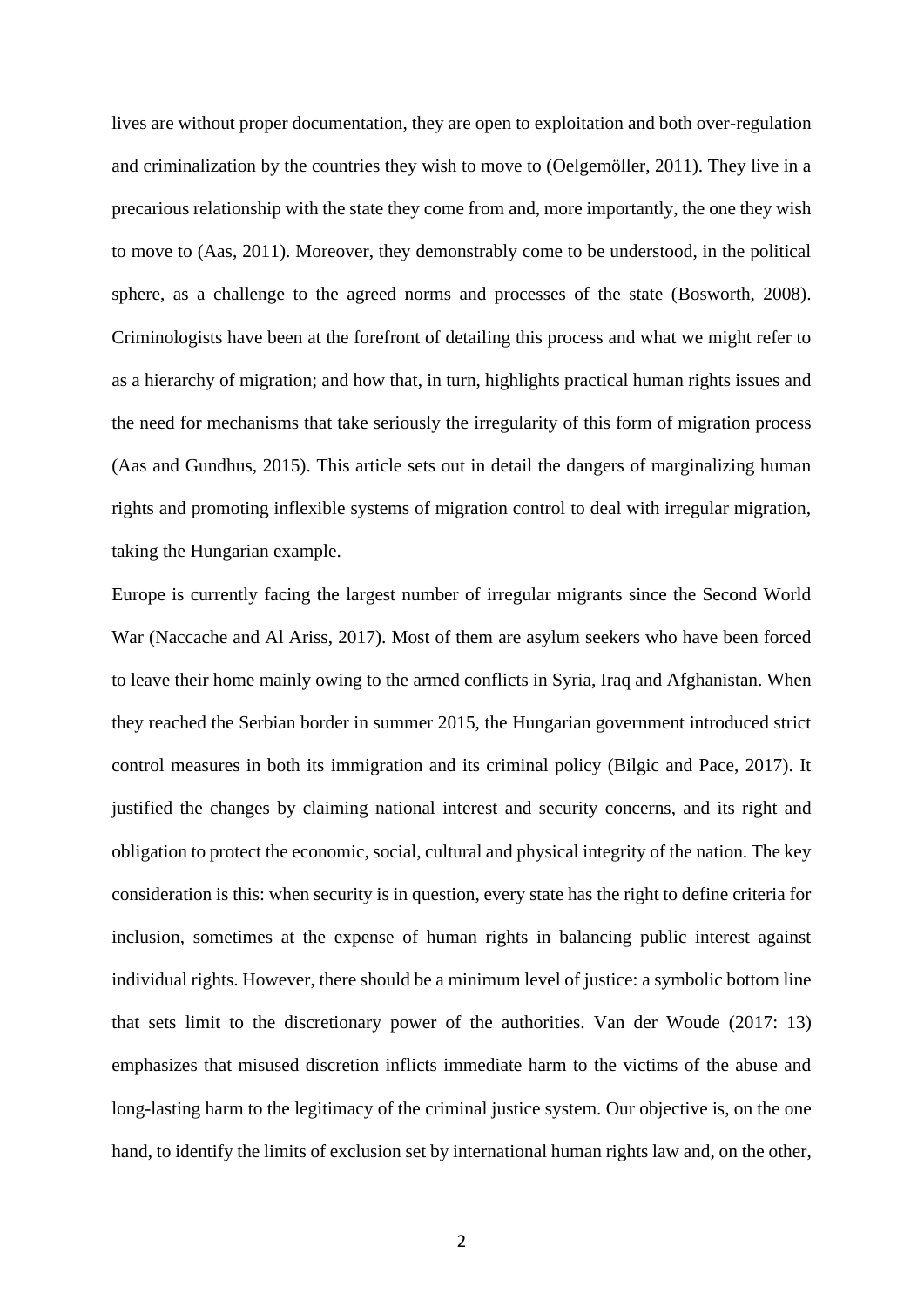to point out the critical issues when Hungary, while exercising its legitimate sovereign power over border control, stepped across that line.

In the first part of the study we will outline how states lately are re-nationalizing politics and criminalizing migration-related conduct to regain their supposedly lost authority over border control, arguing that, although international human rights provide protection for individuals against the abuse of power, the entitlements of irregular migrants are highly contentious. In the law of the European Court of Human Rights (ECtHR), we will identify a list of core, quasi non-derogable rights that cannot be contested, irrespective of any claims made by states. In the second part, we will then analyse the most criticized preventive, deterrent measures and subsequent practices implemented in Hungary in 2015. We will focus on the criminalization of entry, Hungary's safe third country policy, and the process for determining refugee status in transit zones, with its implications for the detention of asylum seekers.

The conflicting expectations of member states and EU institutions and the bureaucratic complexity of EU procedures pose significant challenges for Schengen border countries: the EU's structurally unbalanced, ineffective asylum and gate-keeping policy is responsible for making southern member states, and implicitly Hungary, both victims and perpetrators of the controversial externalization strategies (Trauner, 2016; Triandafyllidou, 2014); this implies a broader, contextual framework analysis. We argue that the initial failures and the indecisiveness at the supranational level do not justify and vindicate exceptionally hostile domestic policies. Hungary is one of those member states that has created additional obstacles, and persists in refusing to comply with the EU's burden-sharing initiatives, thereby jeopardizing the execution of the European Agenda on Migration.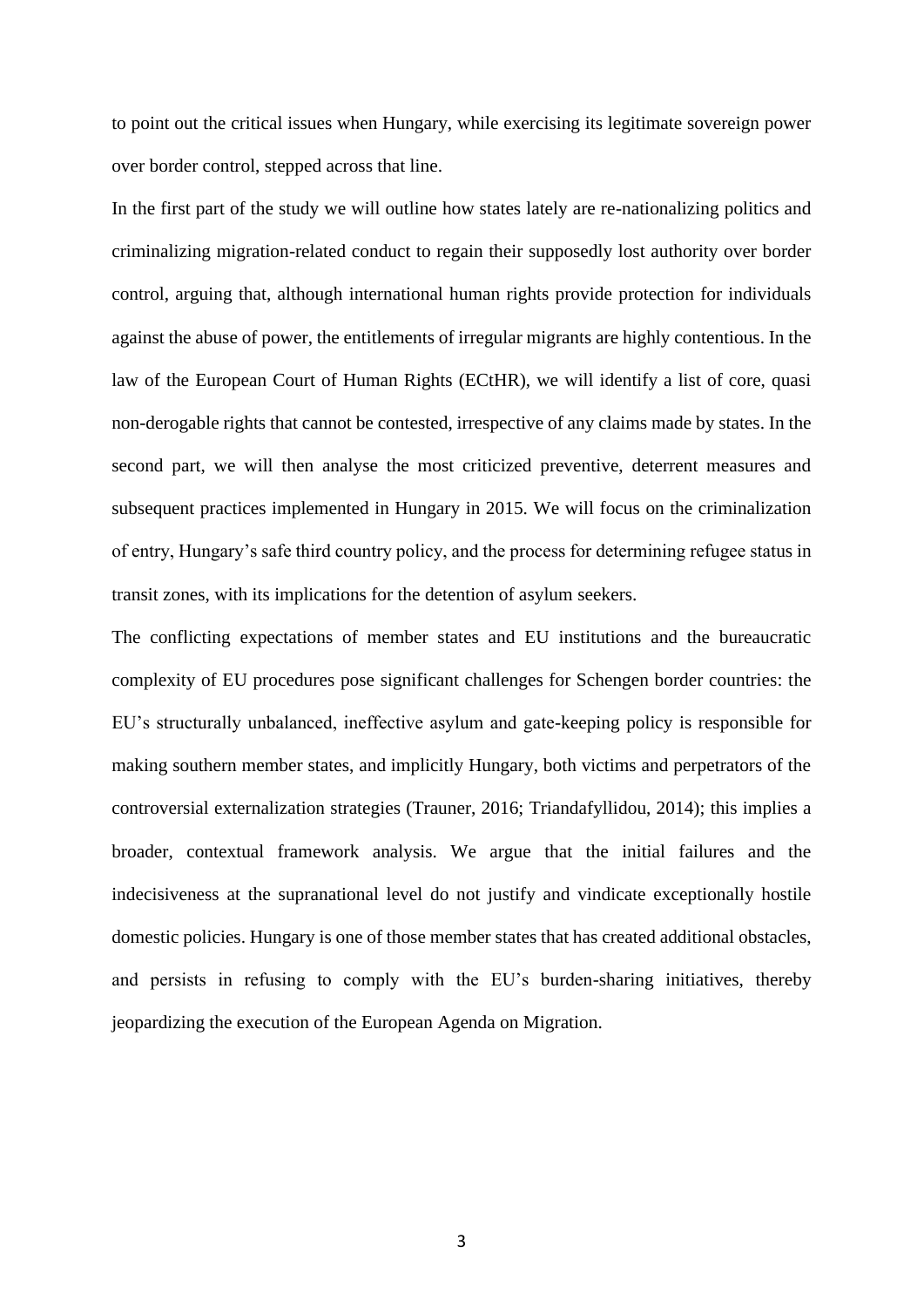#### **The criminalization of migration**

Sassen (1996) shows that, in tandem with human rights, economic globalization has contributed to the erosion of state sovereignty by denationalizing territory and shifting some of its components to supranational organizations. Although sovereignty weakened, the state's role in determining certain criteria for entry to its territory and its role in determining citizenship remained intact. The legitimacy of the state has shifted from a focus upon sovereignty to adherence to, and compliance with, a set of nation-transcending human rights (Levy and Sznaider, 2006). Immigration control as an aspect of national sovereignty is now linked to best international practice. Borders proved to be porous and, owing to the increased movement of labour (especially of unauthorized, irregular migrants), states found themselves unable to fulfil this function through immigration law alone. Furthermore, owing to pre-existing human rights treaties, even these irregular migrants enjoyed some form of legal recognition, and were able to formulate claims for some basic civil, social and economic rights. States failed in their obligation to maintain the social and economic integrity of the nation-state by losing control over the distribution of national resources and social goods. The perceived crisis of the welfare state and welfare chauvinism, along with identifying migrants as being one of the main factors weakening national tradition and societal homogeneity, eventually led to the renationalization of political discourse (Huysmans, 2000). The desire to reduce and monitor those who enter has increasingly been presented as a security issue, and foreigners became the target of state intervention. Non-citizens were seen as a presumptively dangerous population (Simon, 2007). They found themselves the focus of the new 'penal-welfare state' (Garland, 2001). Migration had been transformed into the last bastion of sovereignty (Dauvergne, 2008: 47). Triggered by the language of threat, security and exclusion, 'illegal' gained an identity of its own, obscuring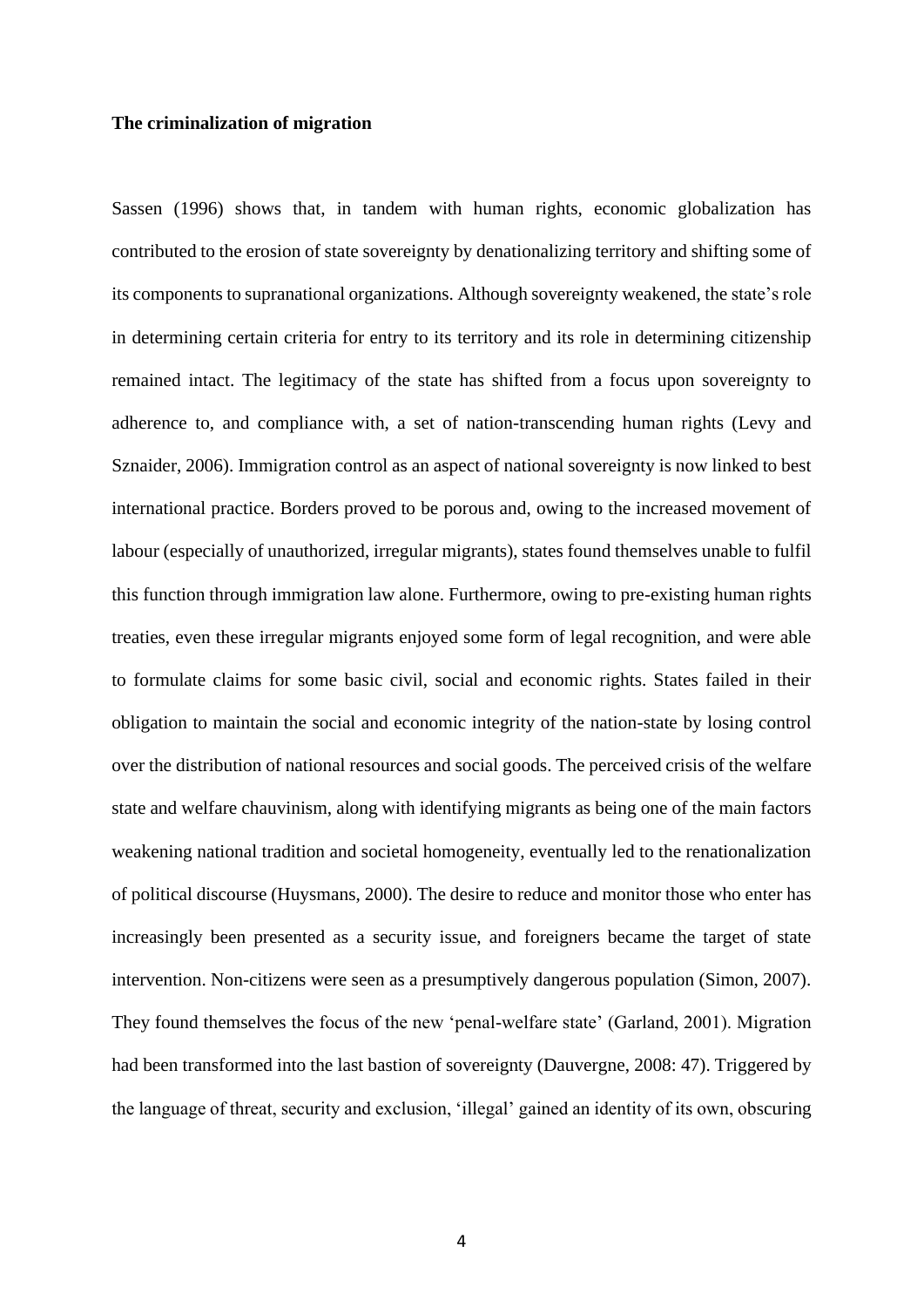the original function of the legal term and now marking an entire population of people seeking to migrate outside the authorization of the law (Dauvergne, 2008).

The construction of threat identity in relation to irregular migration was a critical step in institutionalizing policies and practices targeting the control of migration through criminal justice responses by calling upon the state's responsibility and obligation in responding to that threat (Hastie and Crépeau, 2014). Although at first immigration related infringements were not sanctioned by criminal law, irregular migrants have increasingly been perceived as criminals (Bosworth, 2008). The otherness of the stranger and of the deviant 'are collapsed in the social portrayal of the criminal immigrant' (Melossi, 2005). Governments associate illegality with criminality, creating a functional link, and they use it as a justification for addressing the phenomenon through a new crime control model using the state's coercive power not only in the criminal law realm but also in administrative immigration law, blurring the lines between these two initially distinct branches of law (Chacón, 2007). This is known as 'crimmigration' law (Stumpf, 2006). The methods related to criminal law enforcement, with their extremely punitive, penal-like sanctions, have been incorporated into immigration procedure, while the traditional procedural safeguards and protections of criminal adjudication have been rejected (Legomsky, 2007). Addressing unauthorized entry within the realm of criminal rather than administrative law has become a general trend; 'managing migration through crime' has become a widespread practice (Chacón, 2009). Moreover, 'ad hoc instrumentalism' (that is, using legal rules and procedures as interchangeable tools) raises important issues regarding accountability (Sklansky, 2012). The US-dominated war on terror and calls for homeland security mean that human rights have come under attack (Amatrudo, 2009: 36). The rights-based, cosmopolitan voices around migration have been effectively silenced; prevention and intervention-oriented policies have become universal since 9/11 (Cohen, 2007). The new practices, with their ill-suited measures, and an increasingly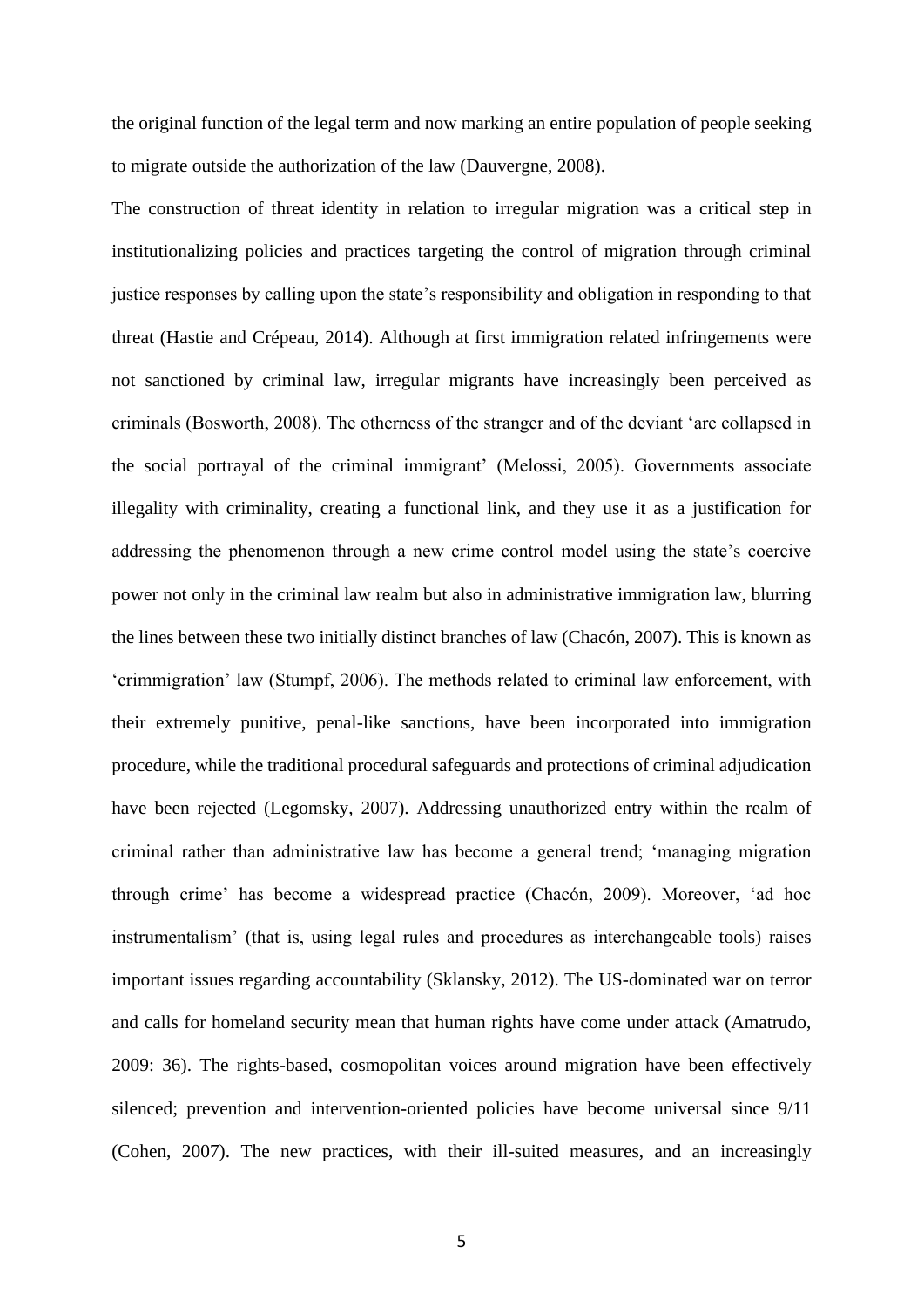xenophobic tone against irregular migrants in criminal justice (referred to as 'enemy criminal law') do not follow the norms of conventional criminal law; instead they ignore proportionality and privilege the pursuit of security against irregular migrants (Aliverti, 2012; Guia, 2012; Zedner, 2010). All this departs from standard procedural safeguards and allows the exceptional treatment of migrants (Agamben, 2005).

The tense socio-legal environment, where the immigrant-other is subject to permanent suspicion and control, has led to the proliferation of policies that have generated serious anomalies and exploitation concerning both the reception and integration of irregular migrants (Campesi, 2011; Cheliotis, 2017; Pickering and Weber, 2013; Van der Leun, 2003; Vecchio, 2014). These practices, although sometimes justified by legitimate state objectives, are based on the concept of threat and criminality. Melossi (2015) outlines in detail that the criminal involvement of migrants and the criminalization process are ultimately an aggregate function of these restrictive policies and societal attitudes towards migration. He notes how the 'obsession with discovering migrant crime may increase the likelihood of its occurrence' (Melossi, 2015: 43).

Nevertheless, not only has the crimmigration regime been expanded in terms of power but its target population has gone through considerable changes. Terms, definitions, policies and criminalization strategies vary among EU member states. The responses to migration are dependent on the states' legal and political cultural settings (Düvell, 2011; Parkin, 2013; Vollmer, 2011). The construction of illegality primarily relates to three domains: entry, residence and employment (Van der Leun, 2003: 19). Moreover, simply being in transit has become an automatic pathway to illegality: transit migration, hence asylum seekers, are now perceived and understood as illegal even before entering the territory (Oelgemöller, 2011). In the general political discourse, illegal migration is an umbrella term for a group commonly described as unlawful, undocumented, economic migrants, bogus refugees, invaders. There is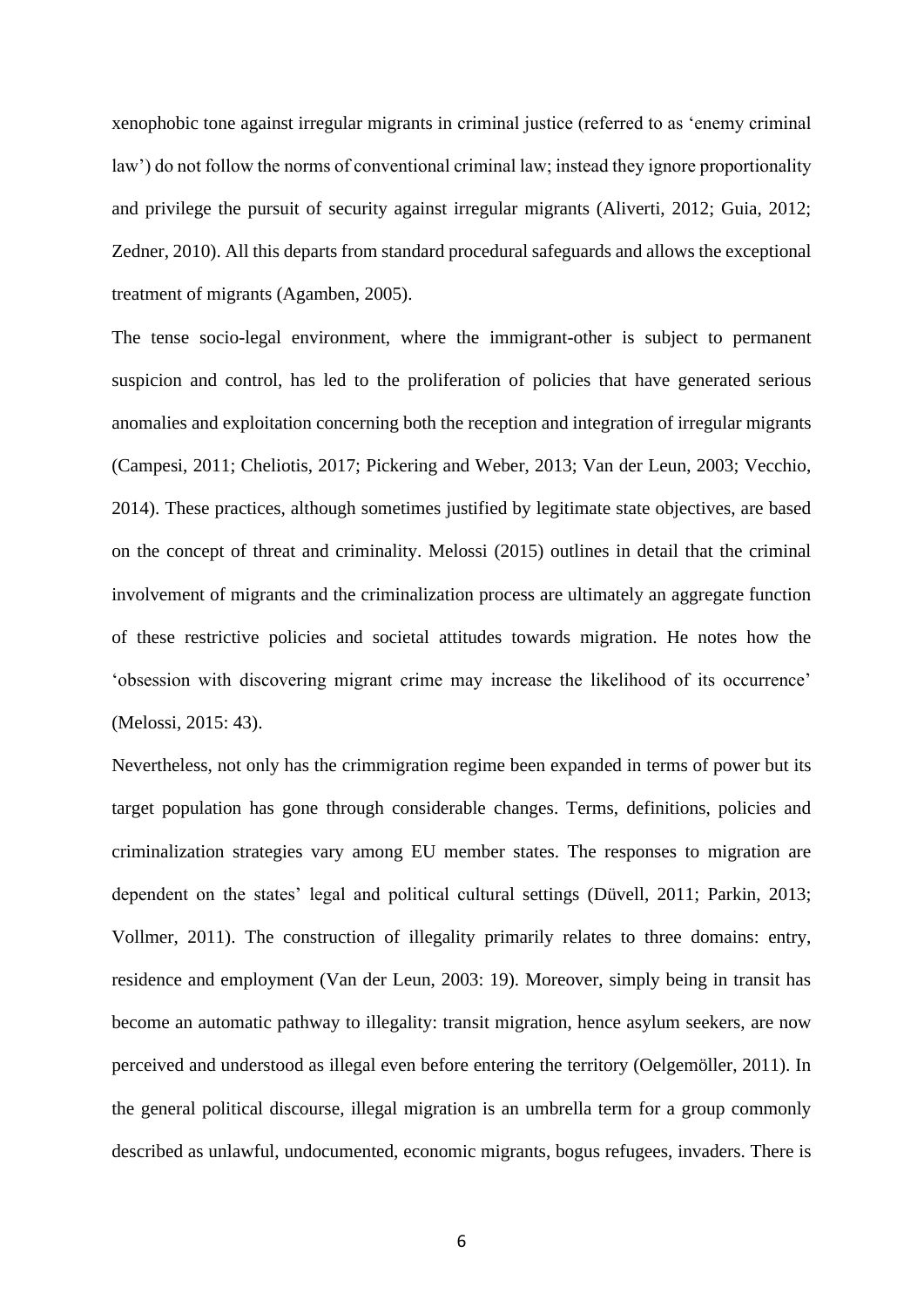a culture of disbelief and an exaggerated focus on the notion of genuineness in this narrative of people on the move (Cohen, 2002).

The determination of refugee status can be a complex and unpredictable legal process. Recognition rates vary greatly from country to country. Undocumented migrants may well be granted status whereas others with a valid passport are rejected. Carling (2015) notes that 'mixed migration is not a checkboard of black and white but a jumble of different histories, resources and entitlements'. Moreover, he argues, the terminological differentiation between migrants and refugees would undermine the right to seek asylum. In indicating inferiority, it contributes to the deserving/undeserving dichotomy. It would be counterproductive, in effect complicit in criminalization.

#### **Reconstructing territoriality**

In the language of exclusion, 'illegal' equally means to be deportable. The prerogative of the state is absolute and unconditional. Whereas everyone has the right to leave a country and seek asylum, nobody can freely choose the destination. The right to immigrate is not a human right. Although human rights are universal in nature, for the states' obligation to respect and facilitate the enjoyment of rights it is necessary to be present in the territory and be subject to the state's jurisdiction (Blitz, 2014). In order to neutralize human rights claims, the state needs only to find a reason to deport/reject individuals. In doing this it prevents access to the right without which no other right can be materialized, the right termed 'the right to have rights' (Arendt, 1973: 296). Paradoxically, in the age of the international human rights regime that is meant to decentralize and erode the Westphalian concept of sovereignty, the access to the right to have rights remains with states. The right to have rights is the right to be present. This is why it is crucial to the logic of exclusion to outlaw the unwanted population and make them illegal,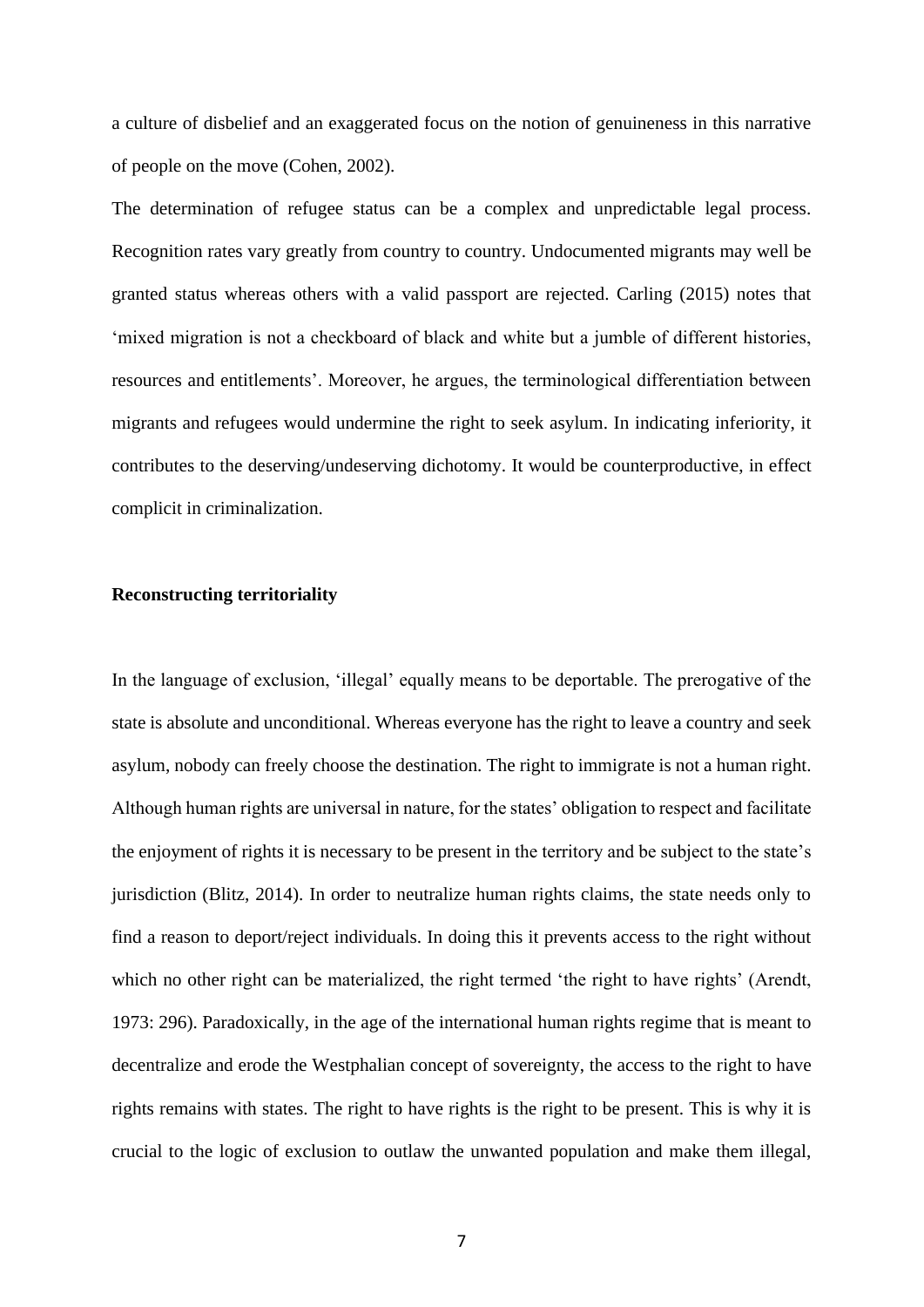identifying asylum seekers as bogus refugees or economic migrants. In fact, the label 'illegal', combined with the status of foreign-ness, pre-empts that restricted, territory-based protection, and the citizen/non-citizen dichotomy has been reaffirmed regarding protection against arbitrary measures and the enjoyment of rights within a territory. This is clear in immigration detention circumstances, where the right to have rights is now dependent on membership of the political community, and access to basic legal safeguards and judicial review has become conditioned on citizenship (Bosworth, 2011).

Robert Fine (2010) has maintained that 'international law offers a major resource to combat illegitimate power, but it is relative to other norms and always contains the possibility of conflict between what it is and what it ought to be' (Fine, 2010: 198). Being an illegal foreigner, subject to deportation/rejection, can be interpreted as resulting both from the shortcomings of human rights and from the means by which their protection has been disabled. The dominance of the legitimate power of the state is reaffirmed regarding the practice of balancing human rights claims against the competing public interest: the proportionality principle seems to be satisfied concerning the interference caused by confinement as a tool to prevent unauthorized entry and courts attach more weight to the logic of control than to individual justice and claims to liberty. Aliverti (2014) and Cornelisse (2011) show that neither the Court of Justice of the European Union nor the ECtHR are exceptions in this regard.

#### **Retained rights of irregular migrants: The principle of non-refoulement**

It is the principle of non-refoulement that sets certain limits on territorial sovereignty. Nonrefoulement is first and foremost the core element of the 1951 Geneva Convention, the key legal document ensuring the protection of refugees. Furthermore, human rights have 'radically informed and transformed the distinctive tenets of the Geneva Convention' (Chetail, 2014: 22).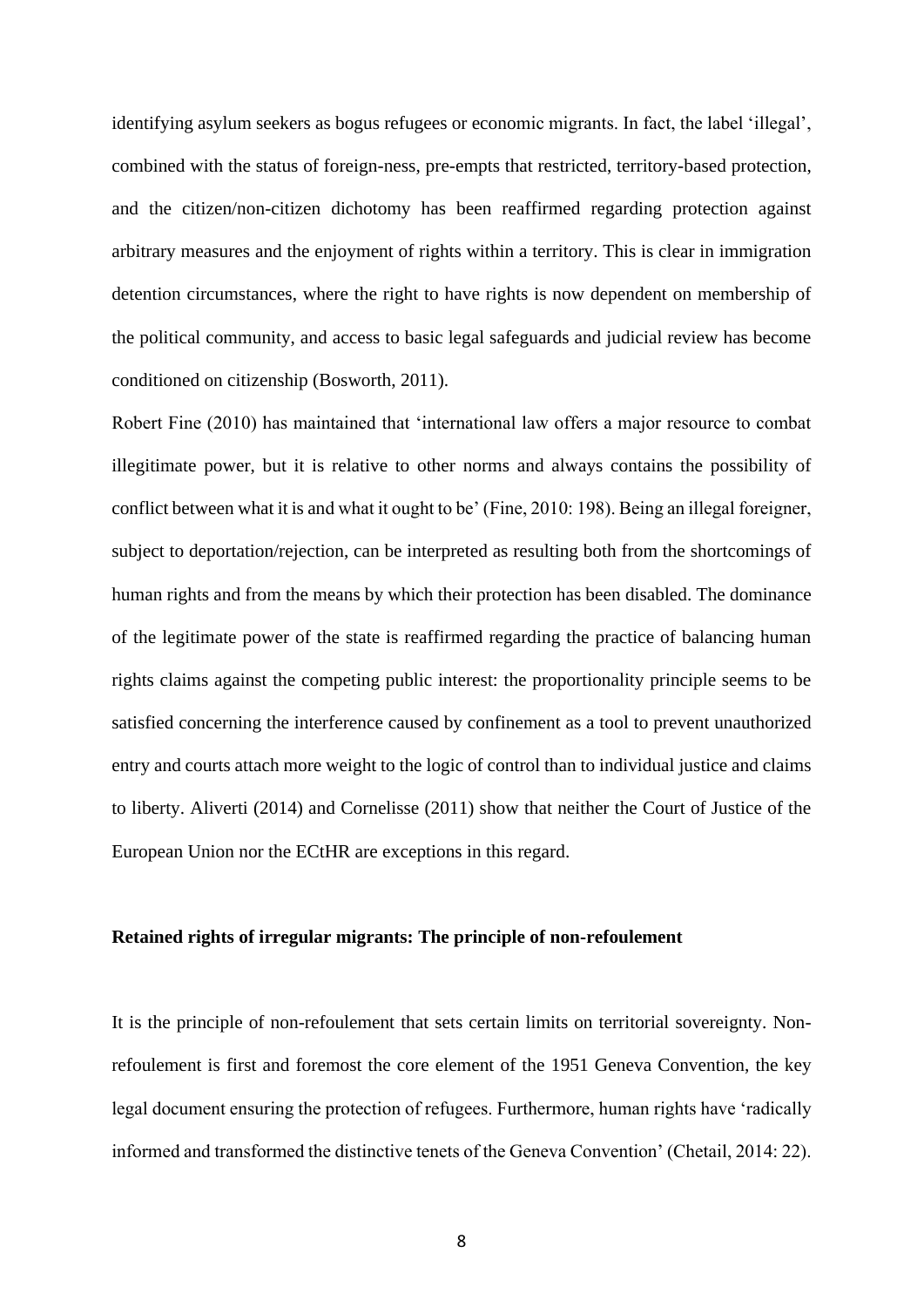Under human rights law, the implicit prohibition of refoulement where there is a risk of torture, inhuman or degrading treatment or punishment is not subject to discretion. Aside from Convention refugees, it applies to everyone, including asylum seekers, in a broader sense to those who would otherwise be denied protection on the grounds of national security or public order (Lambert, 2005). Deprivation of socioeconomic rights, such as lack of medical treatment or education in the country of origin, may also trigger this obligation (Foster, 2009). Automatic rejection of asylum seekers categorized as economic migrants can be considered a breach of the principle.

The principle inherent in Article 3 of the European Convention on Human Rights (ECHR) has been repeatedly reaffirmed at the ECtHR: first in the landmark Soering case, and later in Chahal v. UK (the case of a Sikh separatist, whose presence in the UK was not conducive to the public good for reasons of national security, including the fight against terrorism), when the Court made clear that there is no exception in this regard, even in the event of a 'public emergency' (Lambert, 2007). The territorial dimension of non-refoulement, it is argued, is the responsibility of a state in all circumstances where acts are attributable to the state wherever they may occur (Lauterpacht and Bethlehem, 2003). It is irrelevant whether they happen within the territory of the state. Individuals come within the jurisdiction of a state in any circumstances in which they come under the effective control of the state, wherever it occurs. This view has been expressed in the Loizidou v. Turkey case. Regarding 'chain refoulement', in T.I. v. United Kingdom the Court made clear that the principle also precludes removal to a country from which asylum seekers may be subsequently removed to a third country where they would face a real risk of treatment contrary to Article 3. Although non-refoulement is a negative obligation, states also have the positive obligation to guarantee the effective enjoyment of basic rights to avoid breaching the principle: 'Serious violation of any human right would prompt the correlative prohibition of non-refoulement, as soon as the gravity of the prospective violation amounts to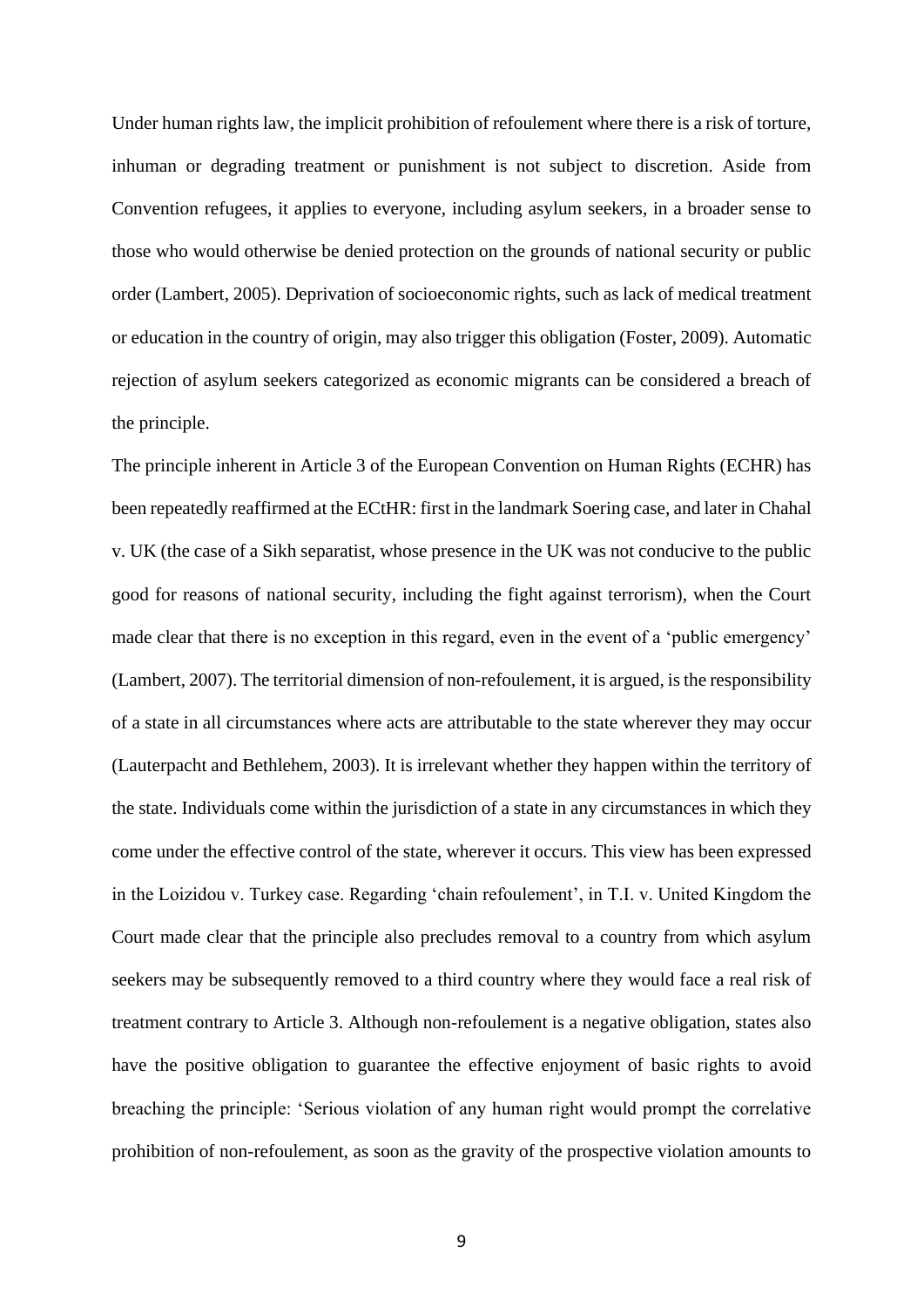degrading treatment' (Chetail, 2014: 35). It is argued that any measure that has the effect of putting the individual at risk of treatment contrary to Article 3 of ECHR might come within the purview of the principle (Lauterpacht and Bethlehem, 2003). The ECtHR case law provides examples when states do not comply, or respect, the procedural requirements and guarantees afforded by a procedure to determine refugee status – notably, the right to 'effective remedy' and protection against arbitrary detention.

Sovereignty claims are burgeoning, as regards asylum seekers the bottom line of the ECHR. The minimum standard of treatment at the basic level of rights relates to the content of the principle of non-refoulement. It is clear in the Court's case law that any act (or non-act) that results in, or contributes to, the risk of treatment contrary to Article 3 of the Convention is expressly prohibited. Although Articles 5, 6 and 13 are limited rights, in some circumstances, in conjunction with Article 3 or even individually, they might be considered as quasi-absolute, non-derogable rights. Immigration law itself, arguably, becomes illegitimate, illegal and potentially criminal insofar as it allows exceptional treatment of irregular migrants beyond the limits set by international law (Fabini, 2014; Pickering, 2005a, 2005b, 2008).

#### **Hungary: A country of refuge?**

In 2015 an unprecedented number of asylum seekers arrived in Hungary. Between January and September over 175,000 people seeking protection registered with the authorities. When the situation got out of hand and the average number of irregular border-crossers reached 2000 people per day at the Serbian border, the government introduced amendments to the legal framework on asylum and migration (Nagy, 2015). The Hungarian case is framed by a particular political history that includes both support for racist politics in the 20th century, notably during the interwar period and the Second World War, and a strong folk memory of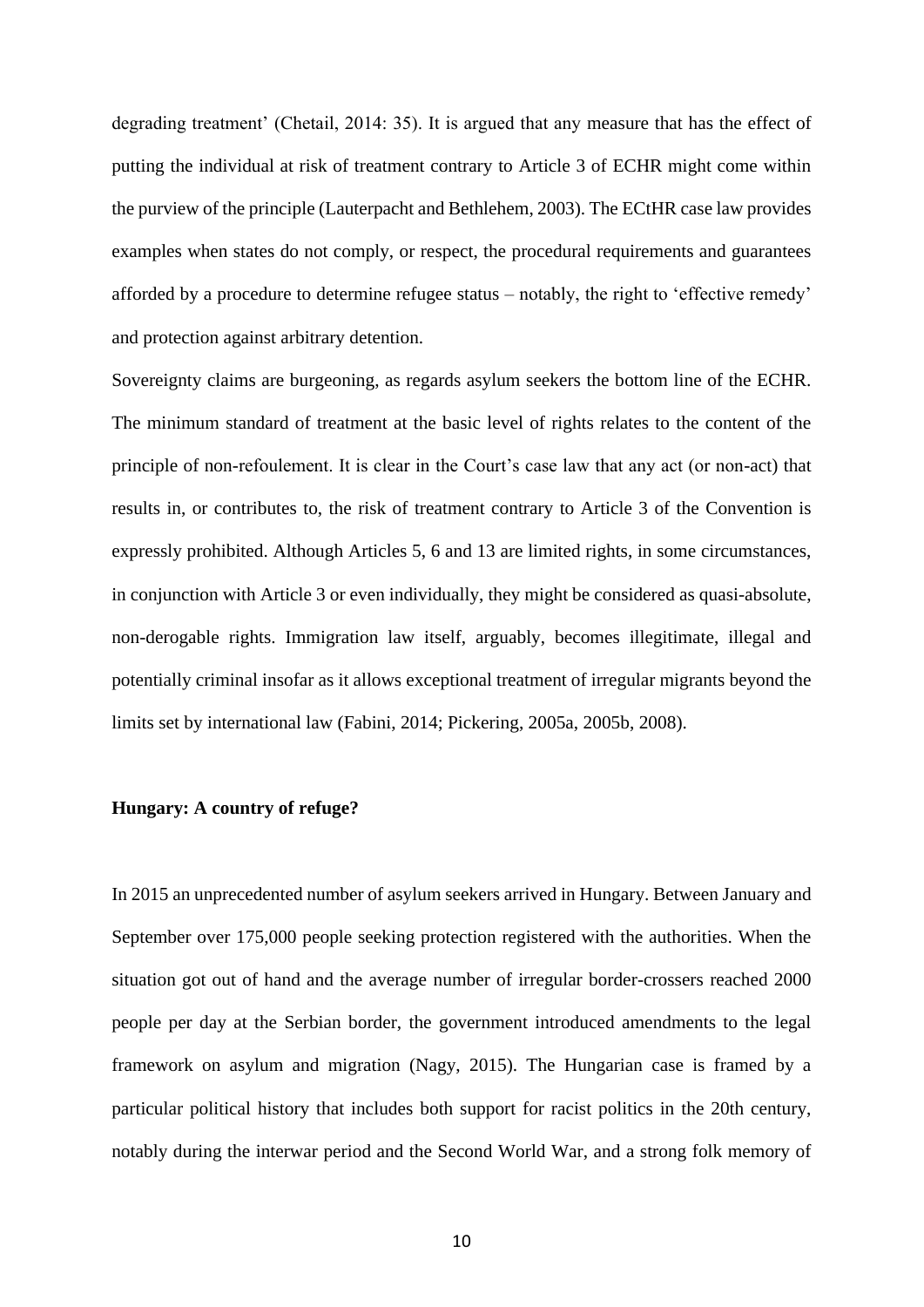conquest and partial occupation by the Ottoman Empire in the 16th century and numerous subsequent occupations right up to the fall of its communist government and the proclamation of the Republic of Hungary, as late as October 1989. Blomqvist (2016) has argued how this complex history shows itself in widely held national historical narratives that support strongly nationalistic domestic politics that prioritize Hungarian exceptionalism and a concern for selfdetermination above all else. Since 2010, nationalism has become the organizing principle of the government's symbolic kin-state and migration policy. Government policy aims to restructure public policy around a nation-centric conceptualization of belonging allied to memories of the heroic revolutions of the past that fought against colonizing foreign powers (Pogonyi, 2015).

Hungary has developed a hierarchy of immigration policies. On the one hand, the government privileges and endorses links with foreign-national ethnic Hungarians to maintain the cultural legacies and spiritual unity of the historical Hungary. On the other hand, it problematizes immigrants who do not fit into the idealized ethno-national group. A regime of 'foreignnessaversive' politics has been followed (Korkut, 2014; Melegh, 2016). This radical version of demographic nationalism has been the basis of recent government policy. The government has sought to demolish the asylum system, while presenting itself as the defender of the nation and of European Christianity (Fekete, 2016; Thorleifsson, 2017). The government defined itself in contradistinction to the so-called lenient politics of Brussels in tackling the migration crisis (Melossi, 2015: 74; Nagy, 2016). In doing this the government advanced a Christian-nationalist rhetoric as a marker of national identity, which it understood as 'a matter of belonging rather than believing' (Brubaker, 2017; Ádám and Bozóki, 2016). Christianity has been advanced in popular political discourse to unify and elevate the nation and its leaders, thereby legitimizing illiberal and anti-democratic practices designed to control and oppress outsiders. This appeal to the authority of history and the historic faith has enabled the government to mainstream its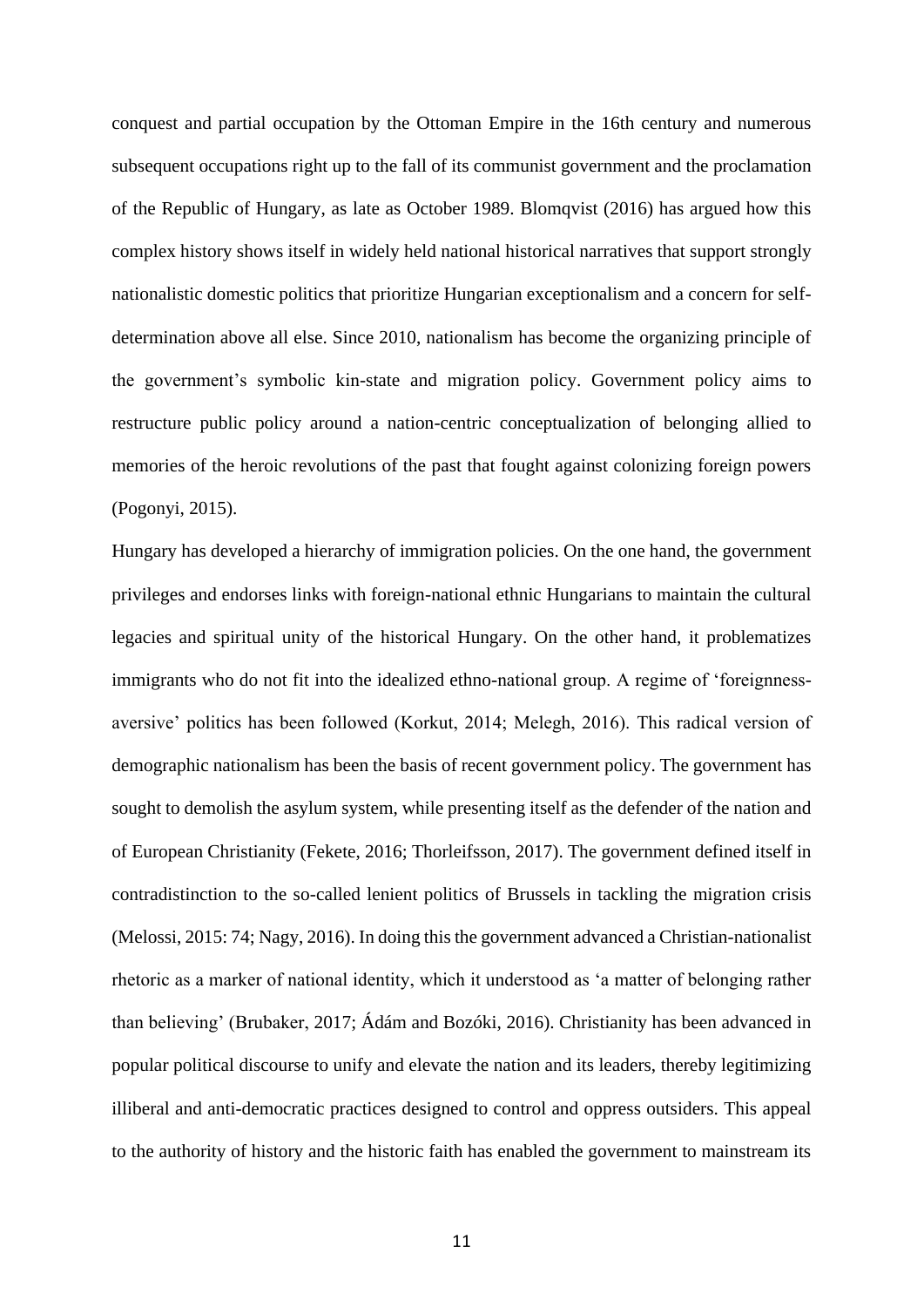position on issues of both Europeanization and migration (Bajomi-Lázár and Horváth, 2013; Korkut, 2015; Szilágyi and Bozóki, 2015). However, we note that a securitization of migration policy in terms of far-right populism is not unheard of in the member states of the EU (Akkerman, 2012; Zaslove, 2004).

In February 2015, the government launched a billboard campaign with messages such as 'If you come to Hungary, you have to respect our culture' and 'If you come to Hungary, don't take the jobs of the Hungarians'. It was followed by the National Consultation on Immigration and Terrorism, a questionnaire sent to every household. The questionnaire portrayed asylum seekers as economic migrants illegally crossing the border and threatening the Hungarian welfare system. It suggested a link between migration and terrorism. The government asked for the public's support in order for it to handle the problem as a purely domestic matter. In the meantime, a 175 km long barbed-wire fence was constructed along the Serbian border, accompanied by new asylum and criminal procedures limiting access to the regular process for determining refugee status. This deterred bona fide asylum seekers from entering the territory. The situation in the country of origin of those who reached the border established, beyond doubt, a well-founded fear and a real risk that upon return they would be subject to treatment contrary to Article 3 of ECHR.

#### **Non-penalization: expulsion from trial**

Hungary amended its Criminal Code in September 2015 to establish the following criminal offences punishable by 3 to 10 years' imprisonment: unauthorized crossing of the border closure (fence), damaging the border closure, and obstruction of the construction works related to the border closure. Article 60(2a) of the Code provides that individually, or in combination with other sentences, expulsion of those convicted would be mandatory. The Act on Criminal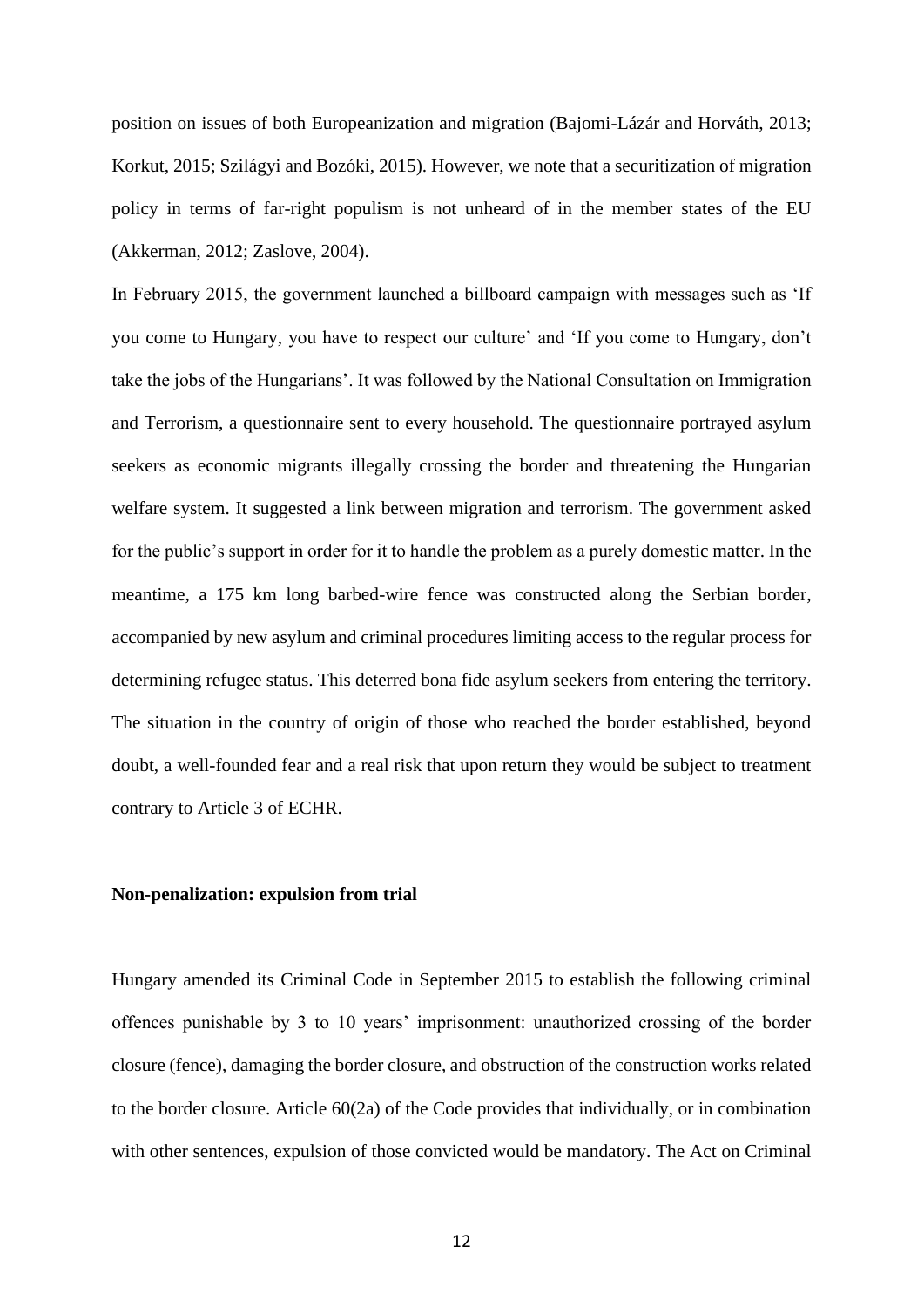Proceedings was accordingly amended and a new chapter was inserted sanctioning the procedure to be followed in the case of these offences. The chapter provides for a fast-track procedure. The defendant can be brought to trial within 15 days after interrogation, or within 8 days if caught in flagrante (Art. 542/N). The government introduced and declared a 'state of crisis due to mass migration', a concept analogous to Agamben's (2005) state of exception, during which these criminal proceedings are to be conducted prior to all other cases (Art. 542/E). There is no requirement to provide any written translation of the indictment or of the judgment (Art. 542/K). Although the amendments provide for the mandatory participation of a defence lawyer, in practice most lawyers appointed by the court had met their clients only right before the hearings, where in general the indictment was presented only orally, without having been served in writing beforehand (UNHCR, 2016).

According to the ECtHR's standpoint, decisions regarding deportation or expulsion are outside the ambit of Article 6 of ECHR: 'Such orders … constitute a special preventive measure for the purposes of immigration control and do not concern the determination of a criminal charge against the applicant for the purposes of Article 6' (Maaouia v. France, para 39). Poor legal representation and the lack of interpretation for those who were sentenced to expulsion cannot be taken into account in this regard, except in a case such as the infamous Röszke trial,2 where the defendants had been held in custody for nine and a half months before being sentenced to 1 to 3 years' imprisonment without probation. These sentences were not substituted by expulsion. In fact, one of the accused was sentenced to 10 years imprisonment for terrorism on 30 November 2016. Between 15 September 2015 and 31 March 2016, 2353 people were convicted of unauthorized border crossing. These people generally remained in immigration detention pending removal to Serbia. Applications for a stay of proceedings referring to the non-penalization principle of the 1951 Convention were systematically dismissed on the grounds that 'eligibility for international protection was not a relevant issue to criminal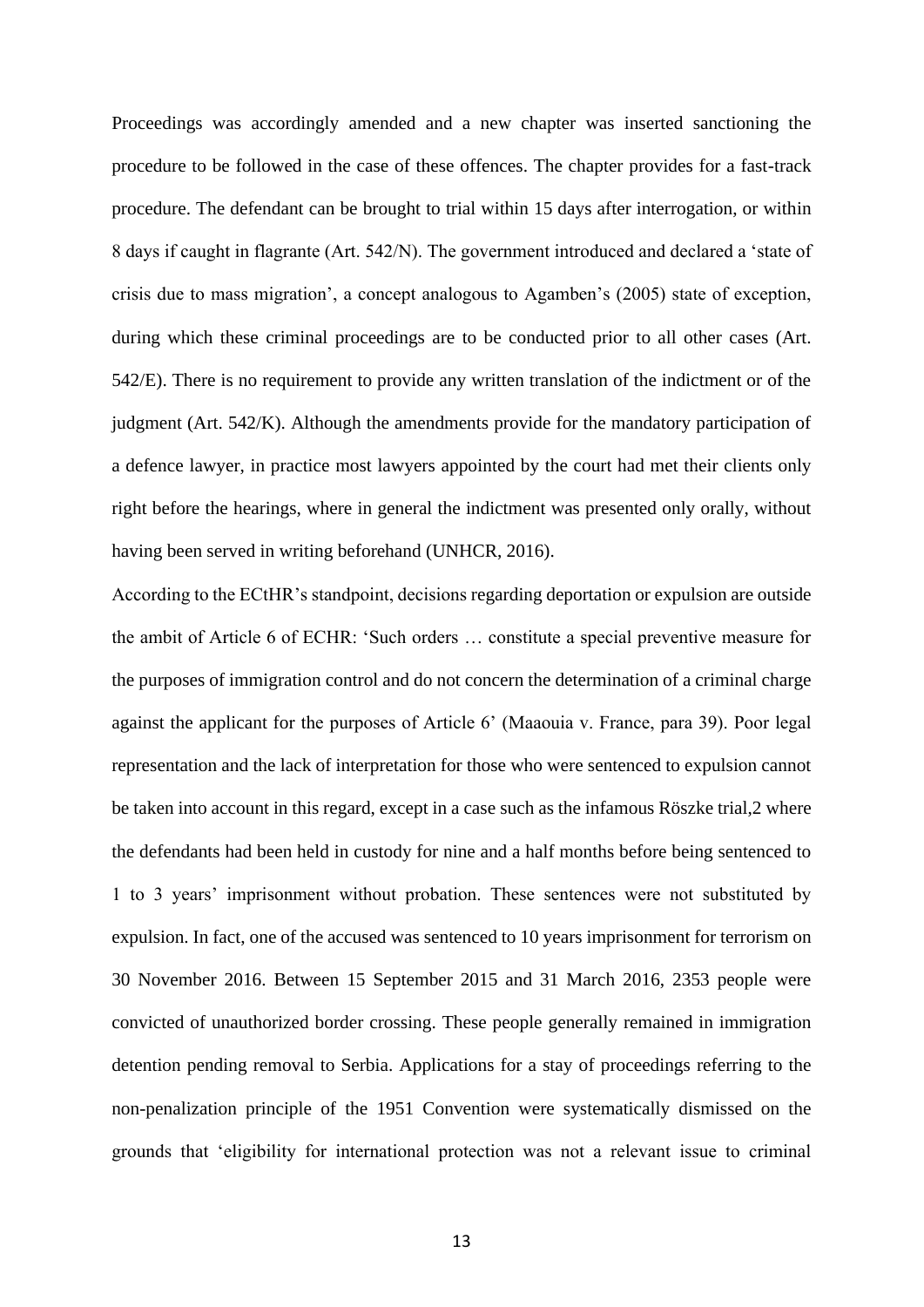liability'. The court argued that the defendant had not presented an application for asylum immediately upon entry, only at the court trial, three days after being apprehended (UNHCR, 2016).

In Jabari v. Turkey (paras 40–50), the ECtHR held that refusal of an asylum request on the grounds of its late submission (five days after arrival) is a violation of the right to effective remedy, and 'such a short time-limit for submitting an asylum application must be considered at variance with the protection of the fundamental value embodied in Article 3' of ECHR.

The denial of generally recognized international immunity from penalty for asylum seekers by instituting criminal proceedings without regard to their claim to refugee status may be considered a violation of Articles 6 and 13 of ECHR (Goodwin-Gill, 2003). Nils Muižnieks, Council of Europe Commissioner for Human Rights, urged the authorities to remove all of these newly created criminal offences, stressing that asylum seekers are not criminals and should not be treated as such. In a third-party intervention in S.O. v. Austria and A.A. v. Austria (para. 14), the Commissioner further argued that Hungary's fast-track criminal procedure presents shortcomings in terms of fair trial standards.

Article 542/H of the Act on Criminal Proceedings instituted the notion of house arrest for irregular border-crossers during criminal proceedings – a measure carried out either in immigration detention centres or in police jails. In doing this, as the Hungarian Helsinki Committee (HHC, 2015a) argued, the Act technically provides for the pre-trial detention of asylum seekers. In Amuur v. France (para. 43), the ECtHR made it clear that detention of asylum seekers is not arbitrary per se if it is prescribed by and in accordance with the law in compliance with international obligations, particularly under the 1951 Geneva Convention and the ECHR. In elucidating the non-penalization obligation, the Court implicitly prohibits practices where asylum seekers and criminals fall into the same category. The Court also states (para. 50) that the expression 'in accordance with the law' also refers to the quality of the law,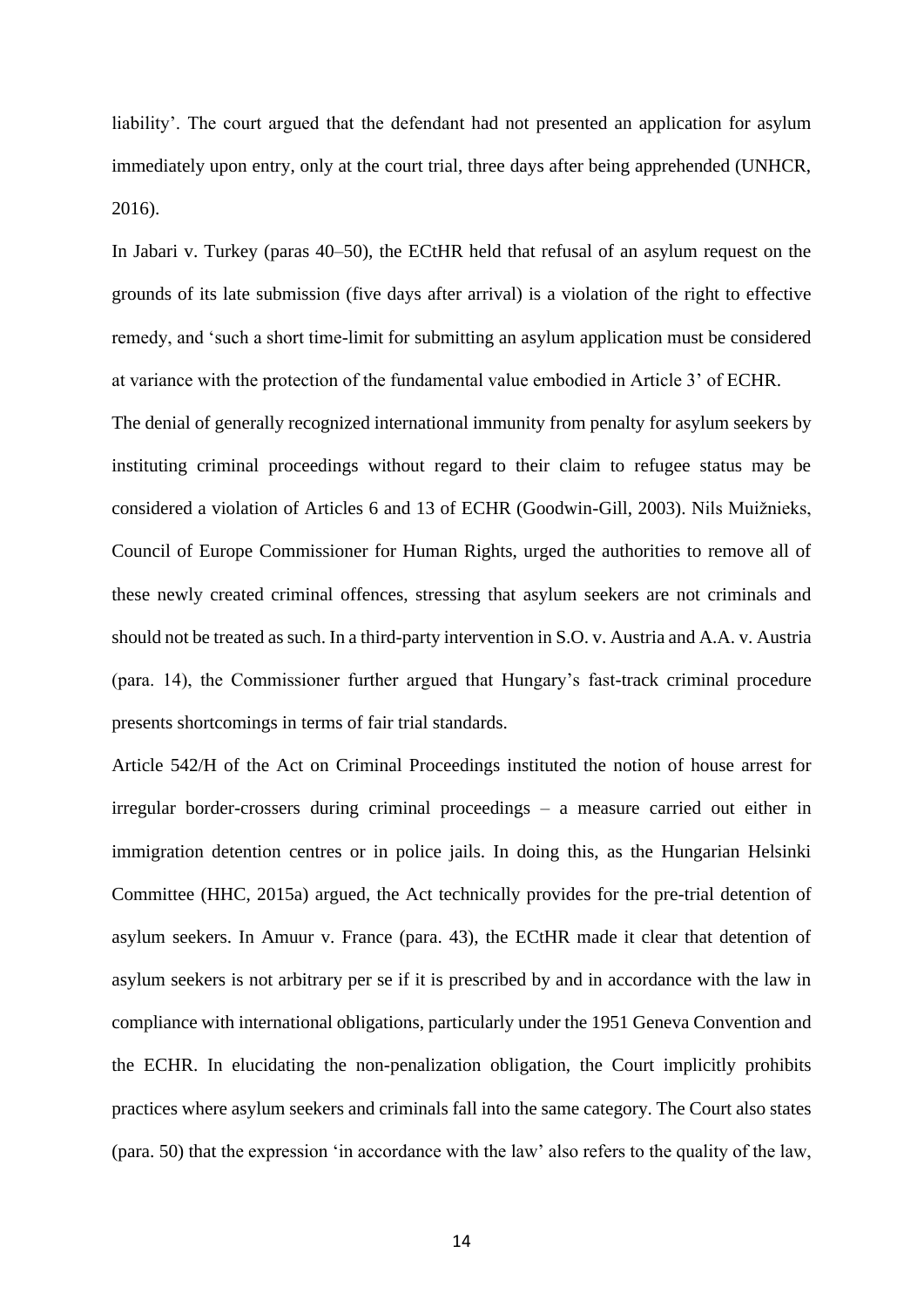implying that, where a national law authorizes deprivation of liberty, it must be sufficiently accessible and precise. As regards accessibility and foreseeability, the Asylum Act does not allow detention on those grounds (pre-trial). Even if Article 542/H of the Act on Criminal Proceedings was a formally valid prescription as regards clarity and preciseness, the notion of house arrest in the context of detention is rather blurred and nonsensical. The detention of asylum seekers under such indirect and equivocal authorization is clearly not carried out in good faith, and is therefore arbitrary and violates Article 5 of ECHR since the Saadi v. United Kingdom case (para. 74), never mind the appropriateness of a police jail as the place of detention (Amuur v. France, para 43). The exceptional speed of the legislative process and the fact that these provisions massively derogate from the normal rules of criminal procedure is clear.

These legislative decisions, being the basis of lower-level decision-making, are 'culprits' in the merger of crime and migration control (Van der Woude and Van der Leun, 2017). In offsetting certain criminal procedural safeguards, the new amendments opened up vast negative discretionary spaces by applying articles specifically tailored to the situation at hand. This surely represents an example of ad hoc instrumentalism and enemy criminal law. Criminal proceedings and a razor-wired fence constructed to keep asylum seekers out of the territory could all be interpreted in no other way than the 'badfaith abuse of governmental power' (Mahoney, cited in Lambert, 2007: 42). The obvious purpose of both the fence and the amendments is rejection of the existing social and legal norms. They violate the basic rights of those who need protection under Article 3 of ECHR.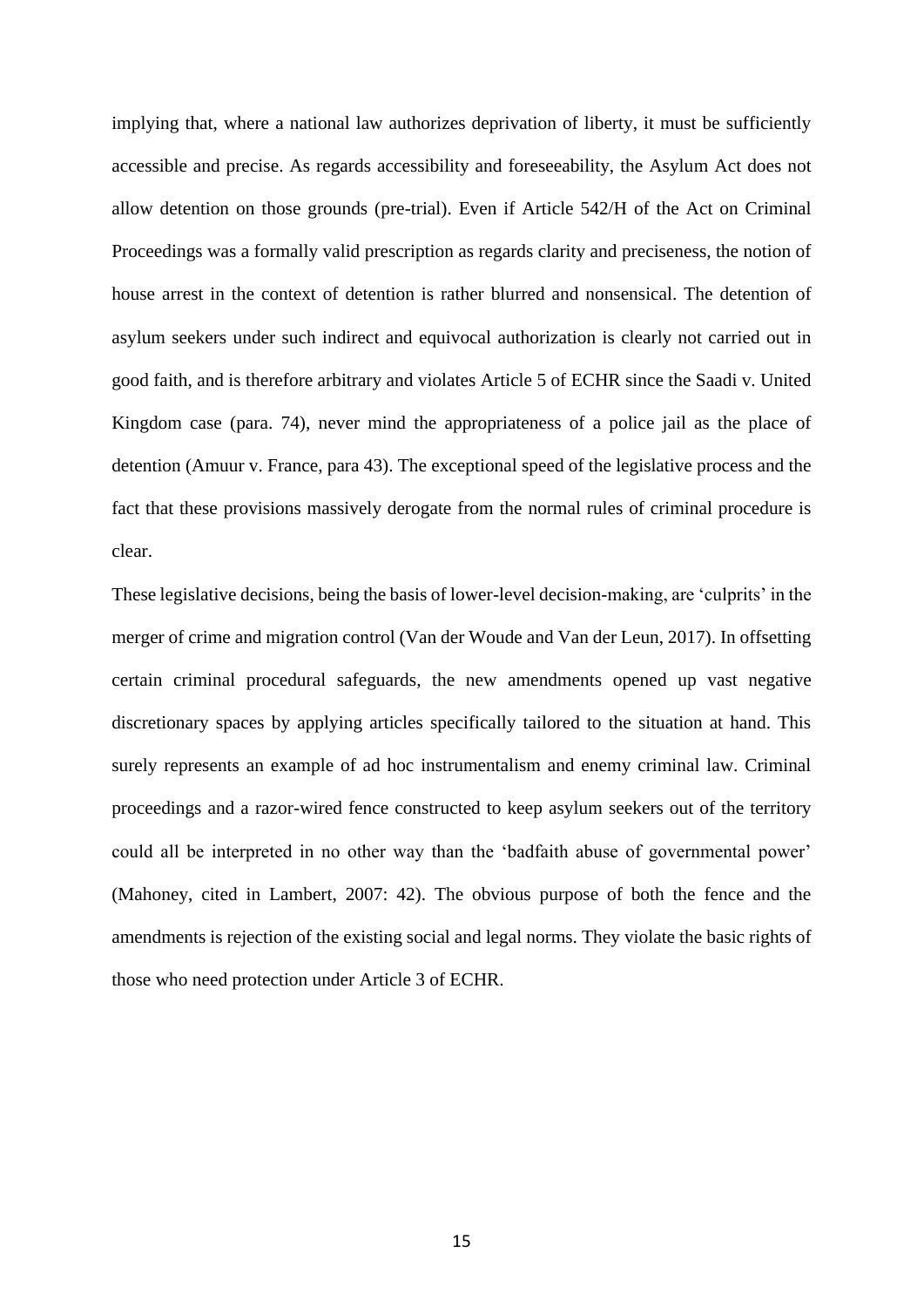#### **The territorial dimension of non-refoulement**

The EU's safe third country concept is a procedural mechanism that minimizes obligations and shifts and devolves responsibility (Foster, 2008). In setting grounds of inadmissibility it provides excuses for member states to avoid and dilute their agreed non-refoulement obligation. It is a sophisticated method for rejecting the unwanted seemingly without criminalization or illegalization, while the Asylum Procedures Directive (APD) has failed to develop sufficient safeguards that should be considered as necessary to comply with international human rights standards (Costello, 2005). This is why M.S.S. v. Belgium and Greece is a landmark case: the ECtHR made clear (para. 342), that states must still comply with their obligations under human rights law in applying the Dublin Regulation. This approach was extended to transfers to non-member states in Sufi and Elmi v. UK, and to all cases of indirect refoulement in Hirsi Jamaa and others v. Italy (Lambert, 2012). In Čonka v. Belgium (para. 63), the Court held that procedures concerning the expulsion of individuals must afford 'sufficient guarantees demonstrating that the personal circumstances of each of those concerned had been genuinely and individually taken into account'. Following these judgments, establishing lists of safe third countries might be acceptable only if states avoid direct application, and assess whether a particular country on the list is in fact safe for the particular person in question. Notwithstanding the imperfections of the EU framework, where member states chose to adopt such lists 46–48 of the APD provides that they should take into account, inter alia, the relevant guidelines of the UNHCR (the UN Refugee Agency).

The safe third country concept was introduced to the Asylum Act in November 2010. The definition under Article 2(i) was initially in accordance with both the principles enshrined in the 1951 Convention and the obligations inherent in Article 3 of ECHR. It was later amended and shortened by the new Constitution. The prohibition on expulsion in Article XIV(2) of the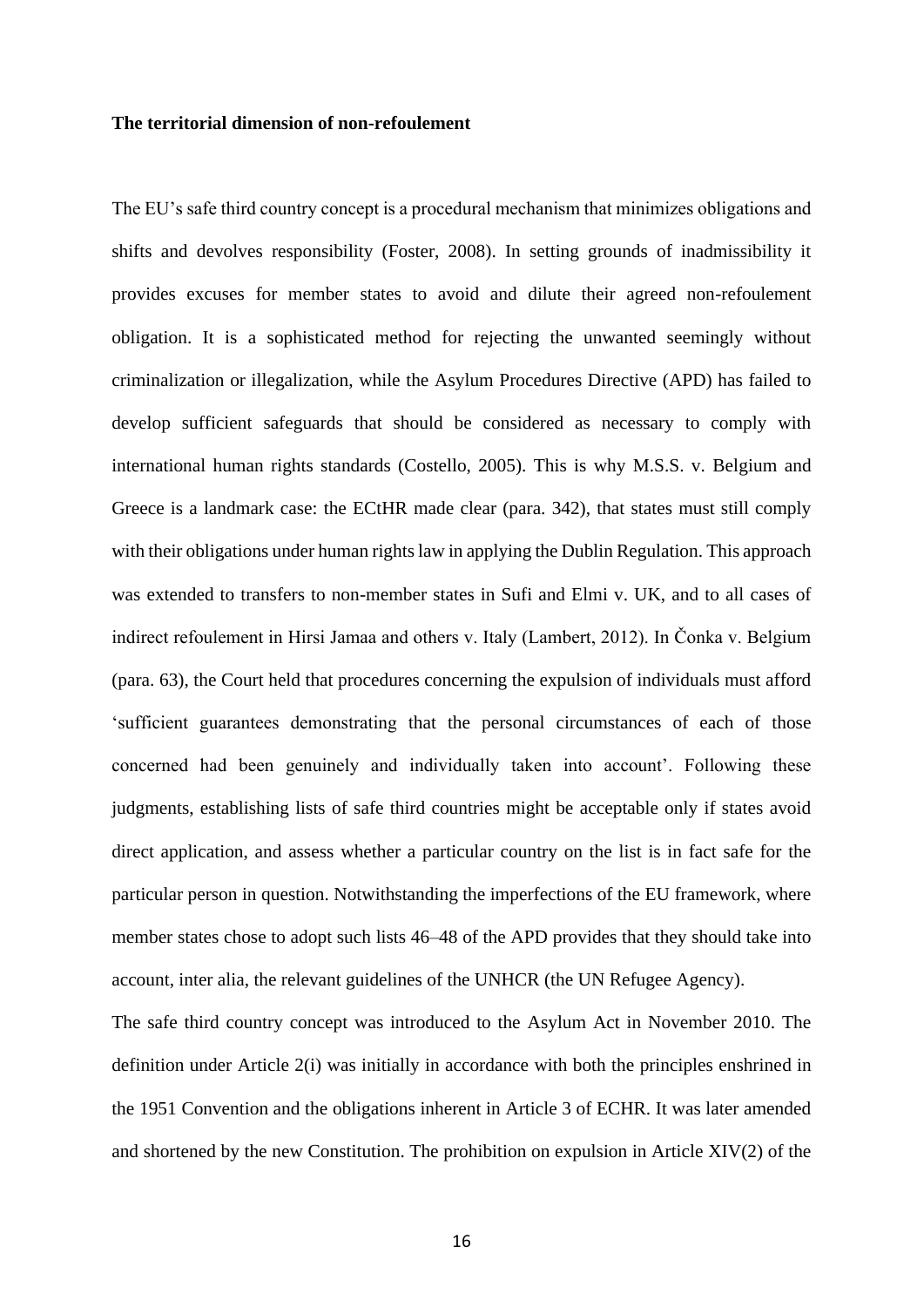Constitution does not include the risk of being subjected to treatment that is degrading, nor does it provide protection against expulsion where there is a risk of an unjustified deprivation of liberty and of unfair trial (McBride, 2012). Furthermore, according to Article XIV(3), noncitizens shall be granted asylum only if another country does not provide protection for them. The main country in respect to which the authorities applied the safe third country concept was Serbia (UNHCR, 2016), even though the HHC made it clear that Serbia cannot be regarded as safe third country, among other reasons owing to its almost zero recognition rates. In August 2012, the UNHCR reaffirmed that view by calling on states to stop sending asylum seekers to Serbia, given the shortfalls in its asylum system. Hungary nevertheless continued to apply this practice. This led the UNHCR in October 2012 to call on states to avoid chain refoulement and to refrain from transferring its asylum seekers back to Hungary. Two months later, when Hungary stopped applying the safe third country concept altogether, the UNHCR reversed that position. Notwithstanding the warnings, on 30 June 2015 the parliament amended the Asylum Act in order to authorize the government to issue a decree establishing a list of safe third countries, including all the countries along the Western Balkans route. It should have come as no surprise, therefore, when, in Ilias and Ahmed v. Hungary (paras 102–125), the ECtHR held that the applicants' expulsion from the transit zone to Serbia constituted a breach of Article 3 of ECHR.

## **Access to the refugee status determination process and the right to effective remedy: Expulsion from transit zones**

Article 15/A of the amended Border Act provides for the establishment of 'transit zones' at the borders, and refers to asylum seekers being 'temporarily accommodated' in these zones for the purpose of the process of determining immigration and asylum status. A further amendment to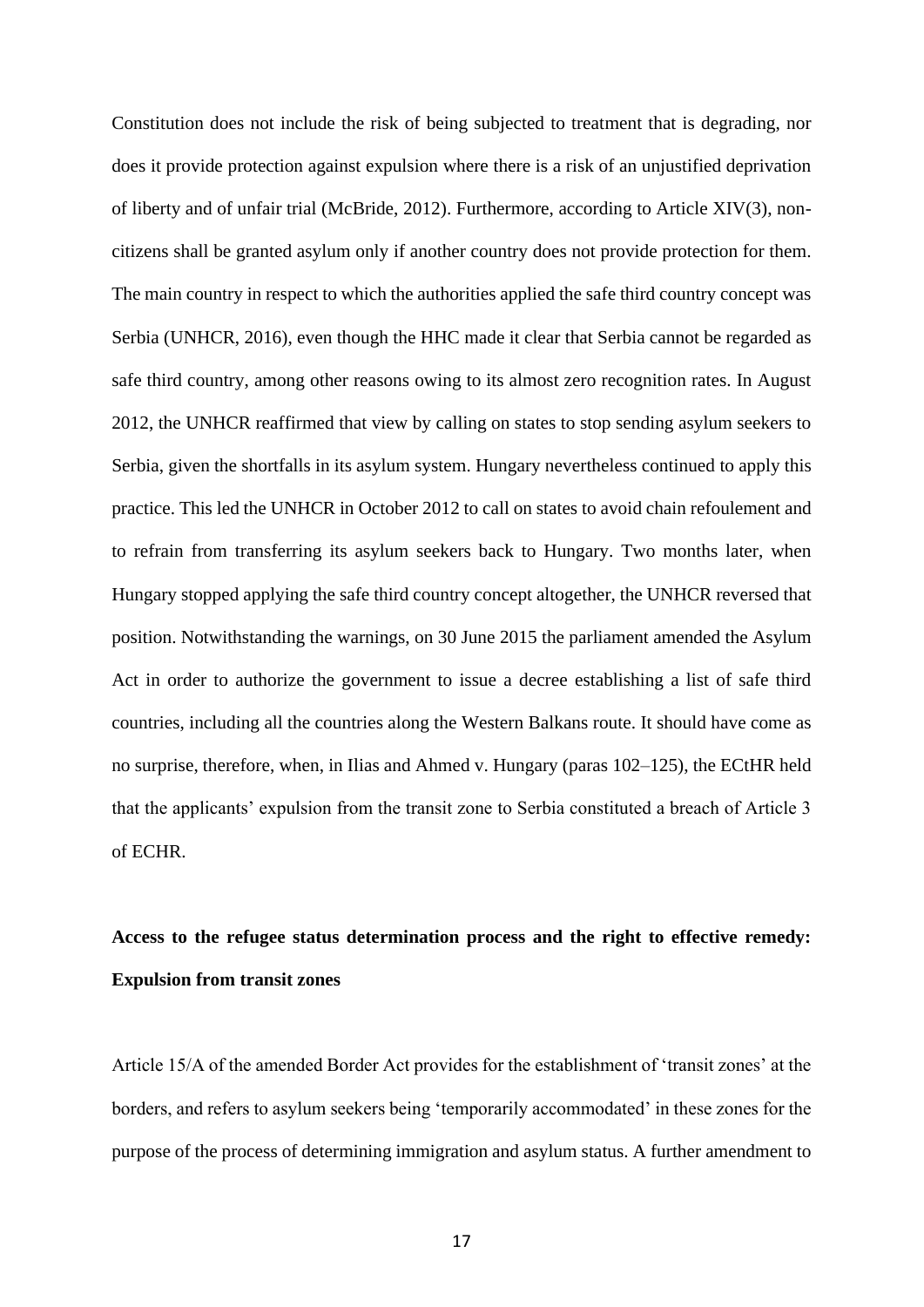the Asylum Act (Art. 71/A) introduced the 'border procedure', a fast-track refugee status determination procedure, which is to be followed in the case where the application has been submitted in the transit zone. The Office of Immigration and Nationality (OIN) has to deliver the admissibility decision with priority but, in any event, no later than eight days after submission (UNHCR, 2016). Article 51(4)(b) provides that the asylum application is inadmissible if the applicant 'travelled through the territory of a safe third country and would have had the opportunity to apply for effective protection'. In the case of refusal, the applicant may appeal and submit a judicial review request within seven days. According to Article 51(11), the applicant also may – no later than within three days – make a declaration concerning why in their case that country in question cannot be considered to be safe. The feasibility of these deadlines is disputable; evidence such as documents concerning personal situation and circumstances might be obtainable only in the applicant's country of origin, from which they have fled (Bahaddar v. The Netherlands, para. 45). Short notice deadlines place undue burden on the applicant, especially if the safe third country concept in question is as flawed as in Hungary and disregards the validation process prescribed by (48) APD, and deems a third country safe, which is clearly not in accordance with the UNHCR guidelines available for asylum seekers.

Between 15 and 19 September 2015, thousands of asylum seekers arrived at Röszke, but only 352 people were allowed to enter the transit zones. Many people, among them families with children, left towards Croatia after waiting days without food, water or shelter. The processing capacity of the zones was said to be 100 people in each zone per day. However, the admission rate was gradually reduced, and by June 2016 only 15–17 people were let in per day. The scale of the problem is perhaps best represented by the fact that the entire Western Balkans route was successfully diverted to Croatia. From September to October 2015, the total number of asylum applicants dropped from 30,795 to 615 (Eurostat, n.d.). In the last quarter of 2015, of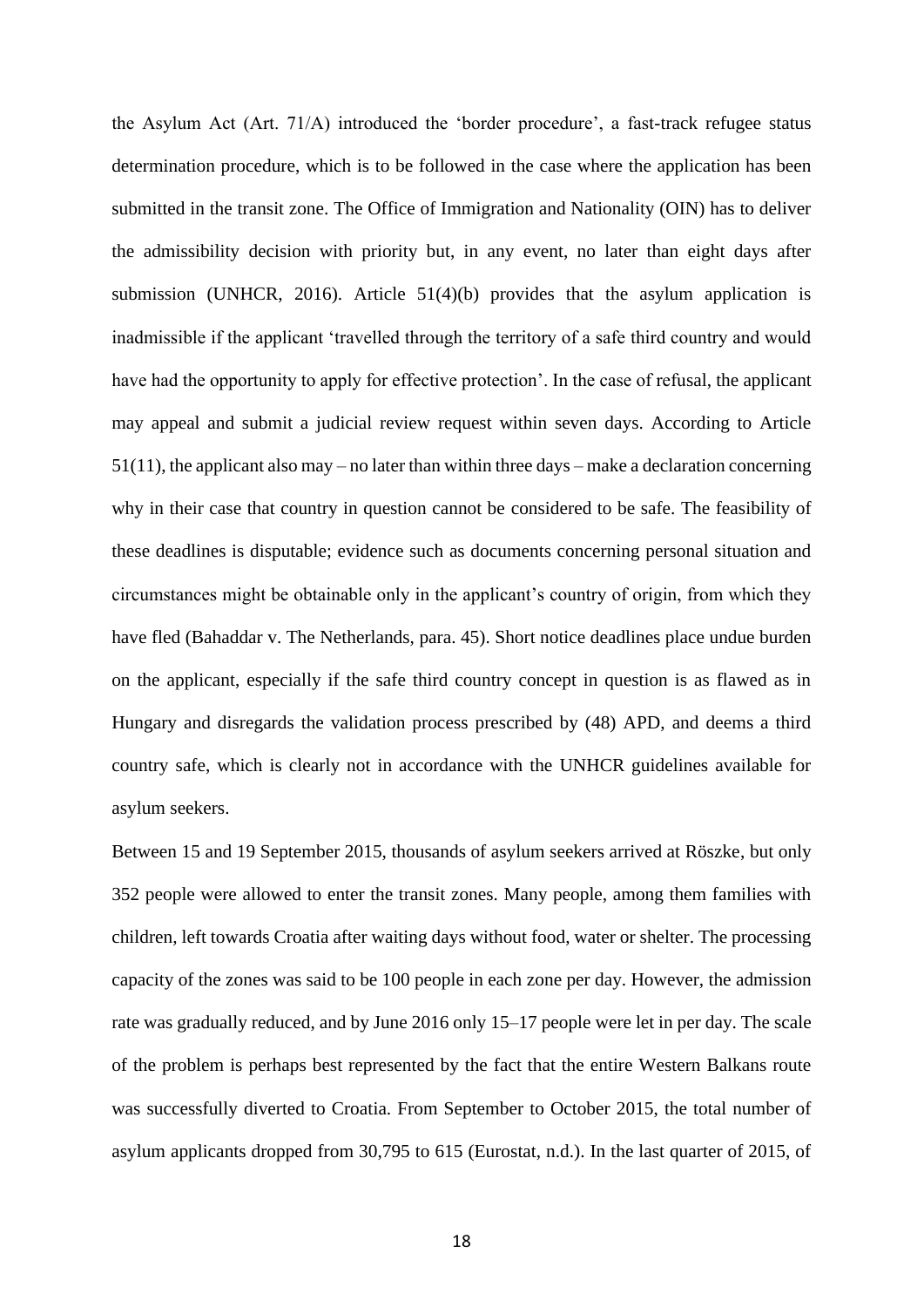1172 applicants, only 38 were granted refugee status and 119 subsidiary protection status (KSH, n.d.). In the cases witnessed by HHC (2015b) in the Röszke transit zone, the OIN delivered inadmissibility decisions in less than an hour and automatically entered a one to two year ban on entry in the Schengen Information System. Nagy argues that banning entry to the entire EU in such circumstances is a nominal immigration law sanction: given the deterrent nature and the disproportionality of the measure, it constitutes punishment and, as such, is a textbook example of crimmigration law (Nagy, 2016: 1065). Regarding the applicants' opportunity to challenge that decision based on the safe third country concept, after providing brief information OIN offered applicants the opportunity to sign a simple statement format, according to which they disagree with the decision. In doing so, OIN did not provide an opportunity to consult a legal adviser or to collect supporting arguments. Nor did it consider the applicants' actual personal statement. The asylum seekers interviewed by HHC did not understand the reasons for the inadmissibility and their right to judicial review. To submit an appeal later, applicants have to wait for readmission on the other side of the fence in a so-called 'pre-transit zone', a 3 metre wide strip between the Serbian border and the Hungarian fence. Although they have a legal opportunity, actual access is limited to effective remedy because admission is random and does not follow any rules. In 2015, only nine rejected asylum seekers submitted a request for judicial review, and seven of these later withdrew the request. The hearings of the remaining two were conducted over Skype, and the judge after the second appeal still upheld the OIN's decision, irrespective of medical evidence proving that the applicants were suffering from post-traumatic stress disorder (UNHCR, 2016). In the Jahari case (para. 50), the Court held that effective remedy 'requires independent and rigorous scrutiny', yet in Hungarian practice not only effectiveness but the notion of remedy itself is hardly applicable.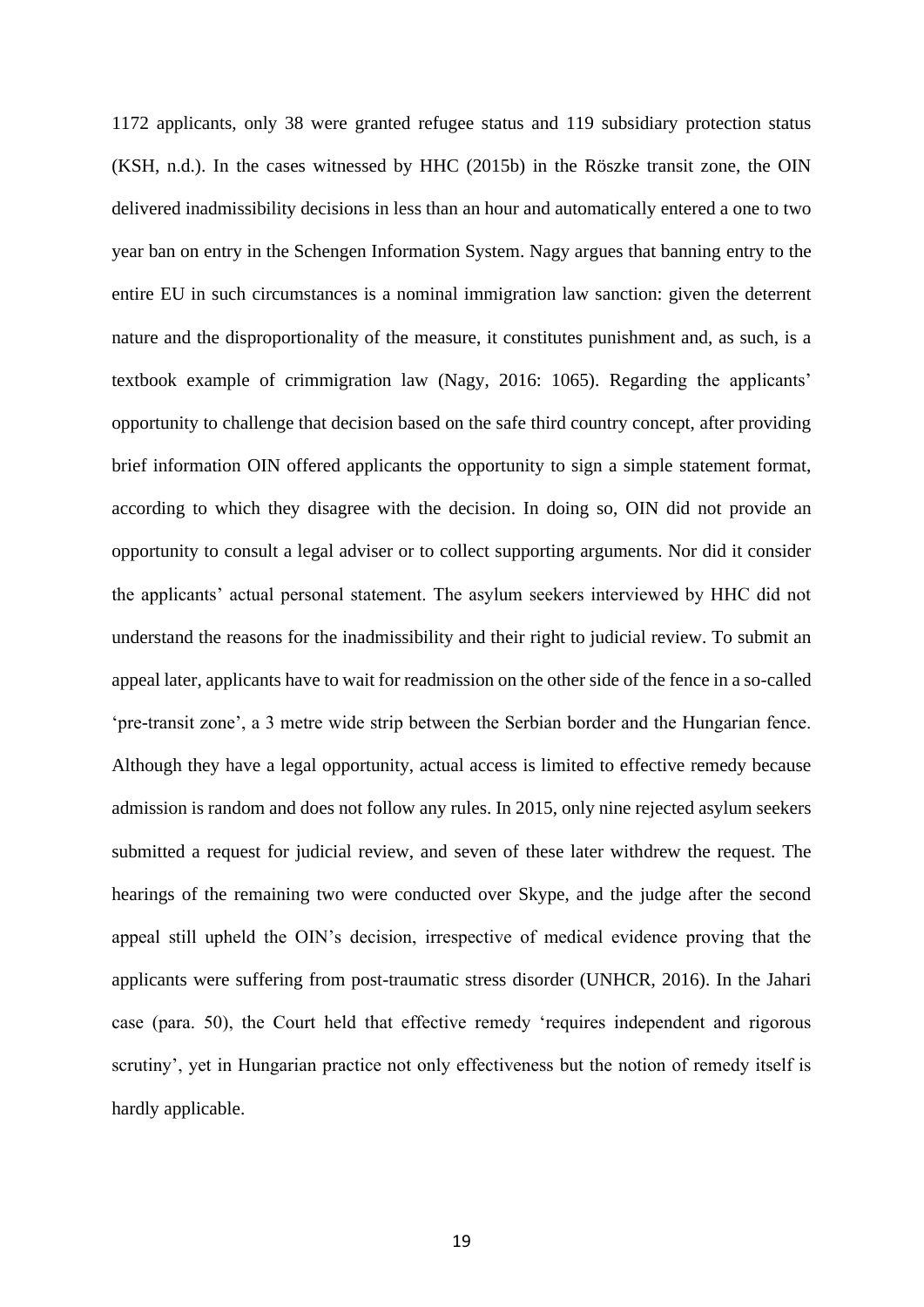There is no permanent access to legal advice in transit zones. OIN staff in Röszke initially refused entry to these sites for the HHC to provide free legal assistance to asylum seekers, and they were able to obtain entry only following intervention by UNHCR. In Chahal (para. 154), the Court held that legal representation for the applicant is necessary given 'sufficient procedural safeguards for the purpose of Article 13', and following Čonka (paras 80–84) there is no exception even in the case of a fast-track procedure or where there is a risk of overloading. By not providing or by preventing access to legal representation and forcing asylum seekers to wait outside the fence to submit their appeal, given the short deadline and limited admissions the authorities are arguably in breach of Article 13 of ECHR.

According to the government's position, asylum seekers in transit zones are in 'no man's land', therefore these pushbacks do not qualify as acts of forced return because they have never really entered the territory (HHC, 2015b). Following the judgment in Loizidou v. Turkey (paras 61– 64), these acts are 'capable of falling within the jurisdiction' of a state within the meaning of Article 1 of ECHR. In Amuur v. France (para. 52) the Court held that, 'despite its name, the international zone does not have extraterritorial status'. It is important to note that the government did not dispute the forced removals, only its responsibility, which was set out in the two above judgments: the authorities are in breach of Article 3 of ECHR.

## **Procedural guarantees governing detention in (pre-)transit zones**

The HHC (2015b) described the transit zones at the Serbian border as 'massive prison camps', and warned the government that holding people in transit zones qualifies as detention. The authorities claimed that applicants are not detained, since they are free to leave the zones whenever they wish in the direction they came from. In Amuur (paras 43–48) the Court found that holding asylum seekers in transit zones can amount to deprivation of liberty within the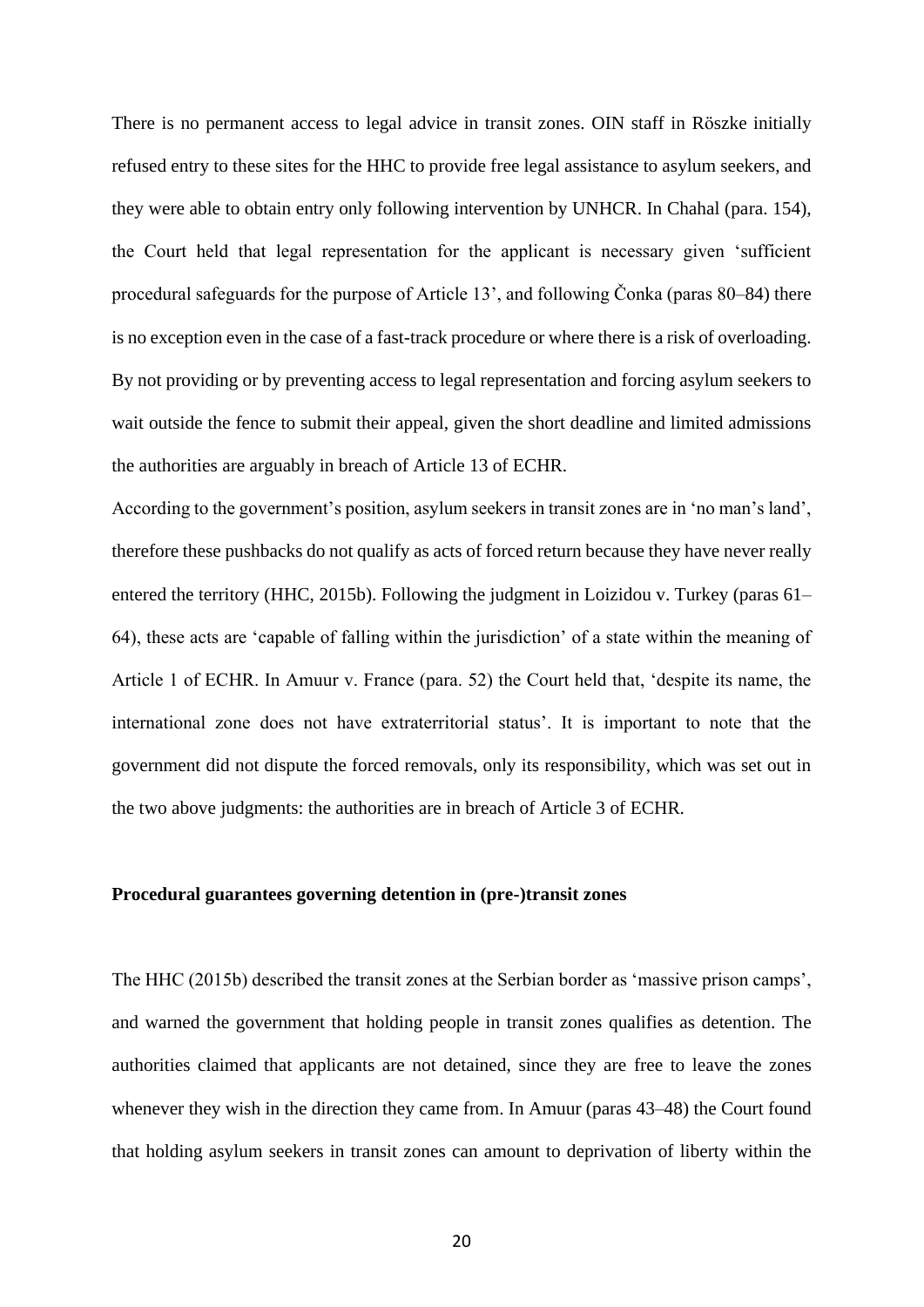meaning of Article 5 even if they are free to leave for another country. The lawfulness of the detention and whether it is in accordance with the procedure prescribed by the law or done to avoid arbitrariness entails that the application of substantive and procedural guarantees must be ensured. Substantively, the measure has no legal basis in domestic law, because Article 15/A of the Border Act provides for holding asylum seekers in transit zones as 'temporary accommodation'. Therefore, the rules regarding procedural safeguards that sufficiently guarantee the applicants' right to liberty are not laid down in Hungarian law. Similarly to the Amuur family at Paris-Orly Airport (Amuur, para. 53), asylum seekers in the Hungarian transit zones are also placed under strict and constant police surveillance without access to appropriate legal, humanitarian or social assistance. However, there is no law allowing the courts to review the conditions under which they are held or, if necessary, to impose a limit on OIN as regards the length of time for which they are held. In Ilias and Ahmed v. Hungary (paras 48–77) the Court accordingly found a breach of Articles 5(1) and (4) of ECHR. Holding asylum seekers in transit zones is recognized as a form of detention by EU law, which technically qualifies as domestic law: Articles 8–11 of the recast Reception Conditions Directive guarantee precise and sufficiently accessible safeguards against deprivation of liberty for asylum seekers. The authorities, as HHC (2015b) pointed out, have also failed to comply with these rules. The detention of asylum seekers in transit zones is, again, arbitrary.

The ECtHR held in the Sanchez-Reisse v. Switzerland case (para. 47–52) that the assistance of a lawyer is an important guarantee, because 'the detainee is, by definition, a foreigner in the country in question and therefore often unfamiliar with its legal system'. The Court found a violation of Article 5. In terms of duration, although the onehour asylum procedure clearly does not qualify as prolonged detention, those who appeal immediately after refusal must wait, and asylum seekers may be held in the zones for a period of four weeks. The ECtHR's view, expressed in the Loizidou case, is that asylum seekers in both pre-transit and transit zones fall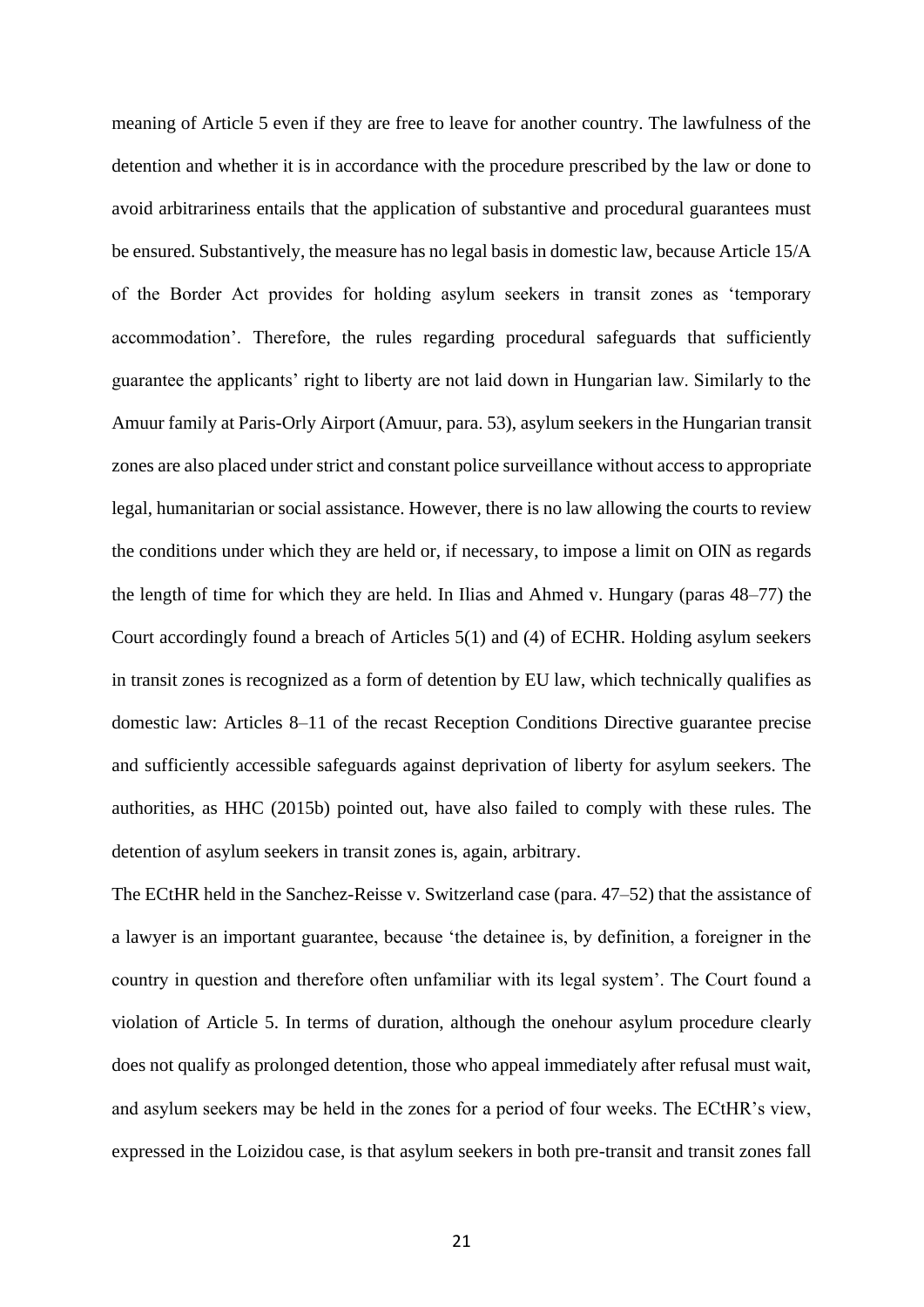within the jurisdiction of the state. Since people who wait outside have limited access to transit zones, and returning to Serbia would most likely result in their refoulement, following Amuur Hungary is indeed responsible for the deprivation of their liberty. Because applicants waiting for the opportunity to appeal are in the middle of the refugee status determination process, besides general subjectivity they are in an ongoing legal relationship between themselves and the state. Thus, despite the authorities' standpoint, the 3 metre wide strip does in fact function as a transit zone and all the safeguards and guarantees apply there that would otherwise apply in regular detention circumstances. In placing asylum seekers 'beyond the human rights framework' it is also 'detrimental' to their health and well-being (Malloch and Stanley, 2005). The conditions in the pre-transit zone are shocking. Hundreds of asylum seekers wait idly for entry in makeshift tents made of blankets, while others simply 'sit amidst rubbish and dirt'. Approximately one-third of the people waiting are children, many of them infants, some still breastfeeding (HHC, 2016).

In the S.D. v. Greece case, the ECtHR found a violation of Article 3 owing to the conditions in the holding centres for foreigners, where the applicant had to sleep on a dirty mattress and had no free access to a toilet (Chetail, 2014: 58). Similar decisions were made concerning Belgian transit zones (Riad and Idiab v. Belgium, para 106-110), where the Court considered it 'unacceptable that anyone might be detained in conditions in which there is a complete failure to take care of his or her essential needs'. However, as Amnesty International points out (2015), irrespective of whether or not pre-transit zones are defined or considered to be a place of confinement, in Hirsi Jamaa (para. 74) the Court held that, whenever a state exercises control and authority over an individual, the state is under an obligation to secure the rights that are relevant to the situation. A similar decision was made in M.S.S. v Belgium and Greece (paras 263–264), where the Court found that humiliating conditions combined with 'prolonged uncertainty in which he has remained and the total lack of any prospects of his situation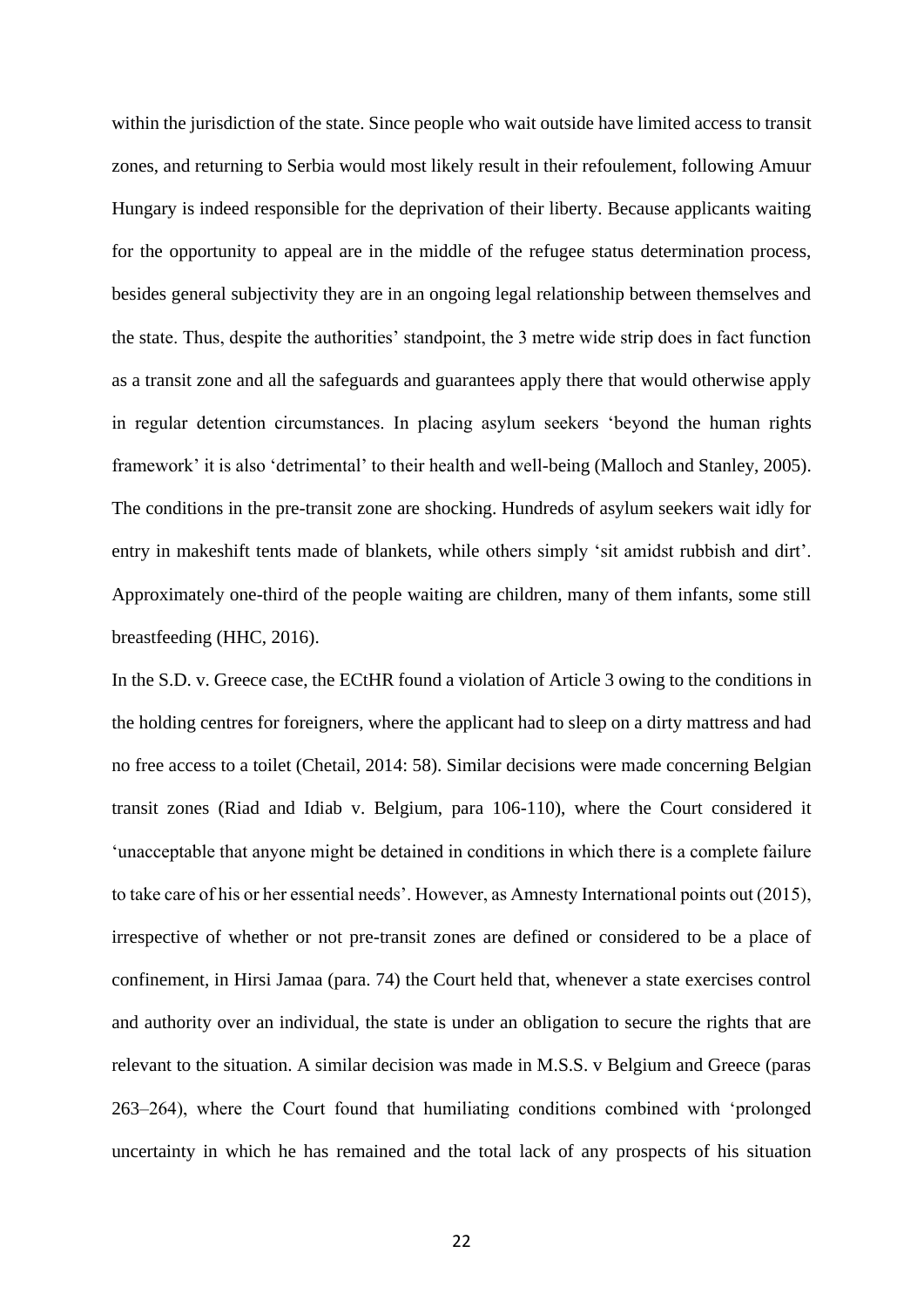improving, have attained the level of severity required to fall within the scope of Article 3 of the Convention'. In Ilias and Ahmed v. Hungary (paras 91–101), although there was no violation of Article 3 in respect of the conditions in the Röszke transit zone, the Court observed that the government had not indicated any remedy by which the applicants could have complained about it: there had been a violation of Article 13 in conjunction with Article 3.

#### **Mass expulsion and legal persecution**

Collective expulsion has been explicitly acknowledged in Article 4 of Protocol 4 of the ECHR as an absolute prohibition with no exception whatsoever (Chetail, 2014: 60). In Andric v. Sweden (para. 1), the ECtHR held that, to avoid collective expulsion, the measure must be taken 'on the basis of a reasonable and objective examination of the particular case of each individual alien of the group'. Given the above analysed shortcomings of the refugee status determination process, the practices of the Hungarian authorities arguably do not fit this requirement.

Moreover, a new provision was inserted in the Border Act in July 2016, authorizing the police to escort illegally present individuals apprehended within 8 km of the border to the external side of the border fence without initiating a formal expulsion procedure (Nagy, 2016). As of March 2017, during the 'state of crisis due to mass migration', the '8 km rule' was extended to the entire territory of the country; tens of thousands of potential asylum seekers have been automatically pushed back and denied access without registration or being given the opportunity to file an asylum application (AIDA, 2018: 19–20).

In October 2017, in N.D. and N.T. v. Spain, the ECtHR found that the applicants' removal to Morocco amounted to a violation of Article 4 of Protocol 4 of the ECHR. The case concerned a Malian and an Ivorian national who illegally crossed the border fence between Melilla and

23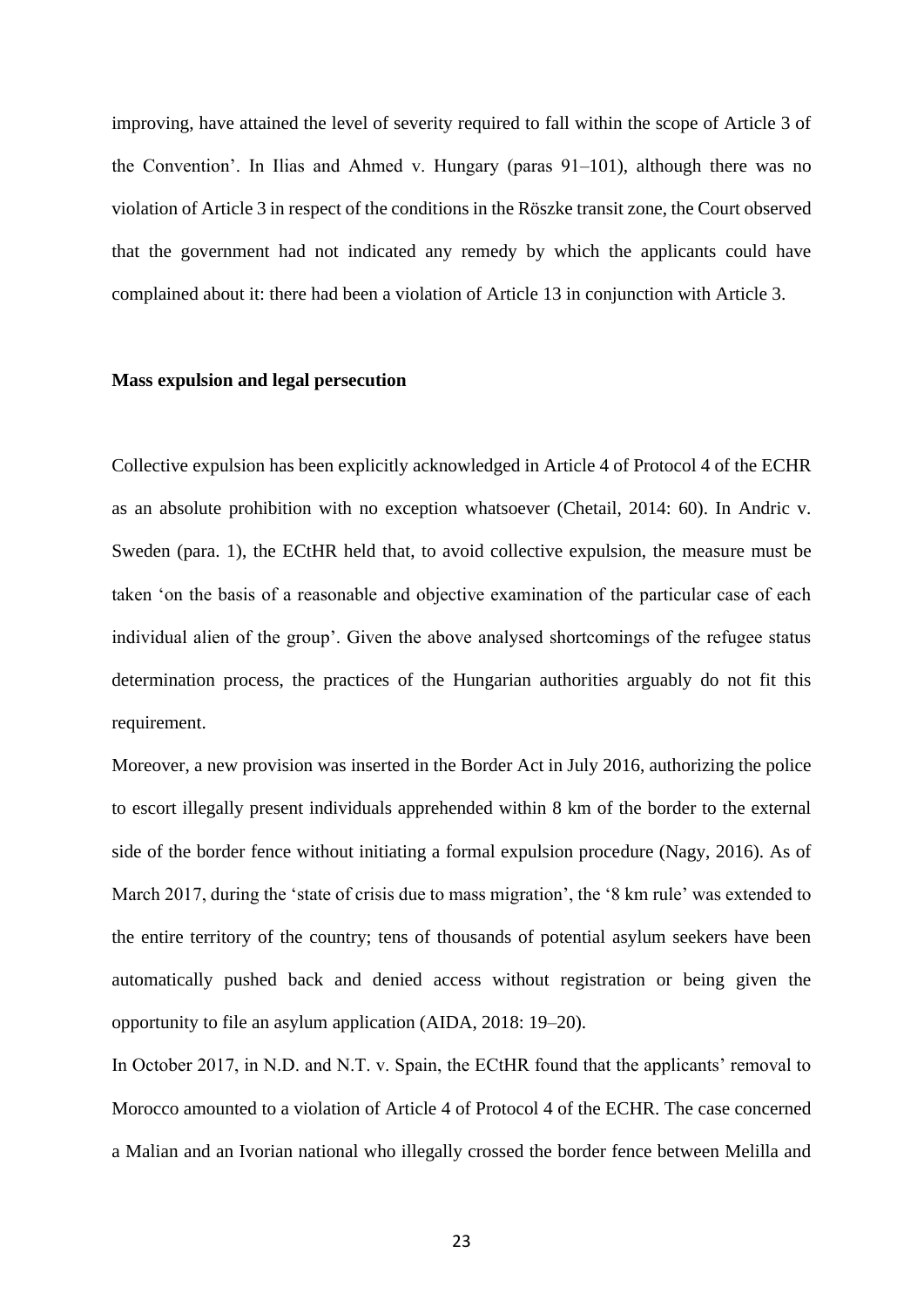Morocco. When apprehended, they were sent back to Morocco by the Spanish Guardia Civil in a manner identical to that used by the Hungarian authorities.

Widespread antagonism against asylum seekers is tangible in the Hungarian political discourse, though this is not to say there is not also support for migrants in Hungary. The authorities seem to have slipped into an advanced state of denial that there is any popular dissention to the view that sees migrants as a problem. However, as Nagy (2016) has shown, asylum seekers and their supporters (non-governmental organizations) are portrayed and dealt with as 'enemies'. This demonization of dissenting voices, combined with unjust criminal proceedings, mass processing, pushbacks and bars to lawful reentry, is instrumental in generating a perception that the government understands migrants as deserving social censure, if not punishment (Stumpf, 2013). It is no longer protection that is prioritized to meet the needs of asylum seekers, although this is not explicitly articulated in the legislation. Exclusion is inherent in the provisions of the new policy measures: the amendments presuppose rejection. It is all directly tailored to asylum seekers. The Hungarian asylum system, which shows a close resemblance to the Australian framework, has become a grotesque caricature of the 1951 Convention (Pickering, 2005a, 2005b, 2008). Legal protections are undermined because persecution has become the organizing principle. People are chased not because of their political opinions but because of their religion and their membership of a particular social group, to the extent that we might describe Hungary's treatment of asylum seekers as persecution by the country of refuge.

#### **Conclusion**

The deprivation of fundamental rights has become the everyday reality at the borders. Dublin transfers to Hungary have been suspended by several EU member states on the basis that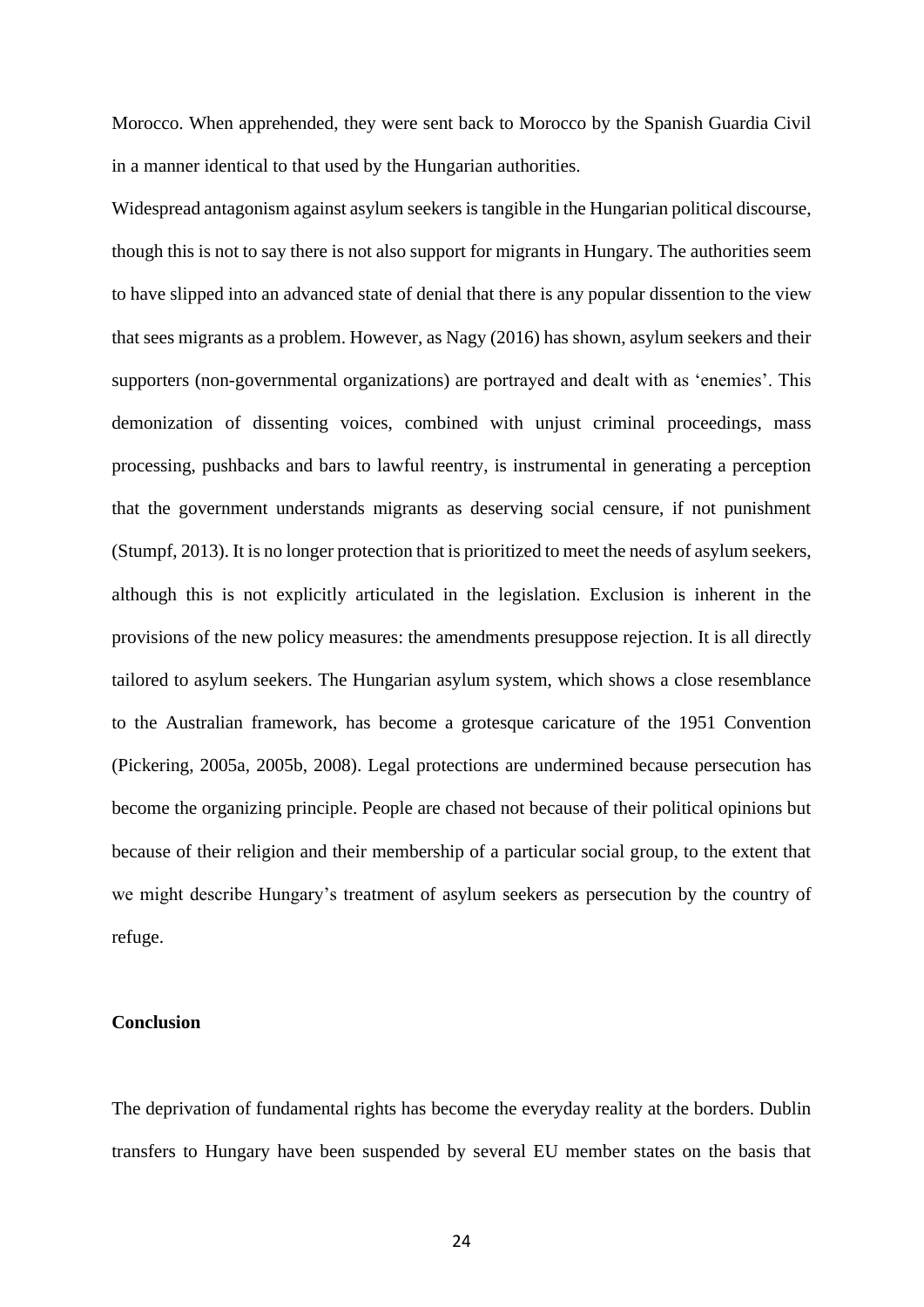asylum seekers would have to face a real risk of treatment contrary to Article 3 of ECHR. The prohibition of inhuman and degrading treatment is ignored by the authorities, to the extent that Hungary has arguably become an outlaw state in the Rawlsian sense (Rawls, 2002: 80). In violating human rights, any state undermines its own legitimacy and loses the respect of the international community. Yet the EU has been criticized for bolstering exclusionary and securitized migration policies, for jumping onto the 'bandwagon' of Hungarian crisis management instead of effectively challenging it (Bilgic and Pace, 2017; Karamanidou, 2015; Peers, 2016). EU law does not criminalize irregular entry per se. It is the overall scope of the framework that increasingly exposes asylum seekers to significant adverse consequences. The EU is supposed to have had a protective function by imposing limits on unfettered sovereignty. It is meant to avoid widespread criminalization by member states as a tool of immigration control (Mitsilegas, 2012). The Hungarian example not only shows that this role suffers from its own constraints but also illustrates that the discussion on the European Agenda on Migration still lacks the longed-for common European language. It merely remains, for some governments at least, the usual dispute of nation-states arguing behind the gates of 'Fortress Europe' (Melossi, 2005, 2015: 70–5). The aim of European integration has been undermined by successfully marginalizing international human rights standards at the regional level. The national and the EU frameworks are more punitive than protective. The question is yet to be answered of how the Hungarian framework will affect the integration of migrants admitted into the country/EU, and, more importantly in the long run, those who are not. The criminological importance of all of this is in understanding how the mechanisms of the international legal framework intended to safeguard people have been successfully turned against those same vulnerable individuals – excluding them, ridiculing them and pushing them into a relationship with crime. When a state departs from agreed norms of behaviour in the area of migration and refugee policy, as Hungary has, it is not something simply to be lamented. It is both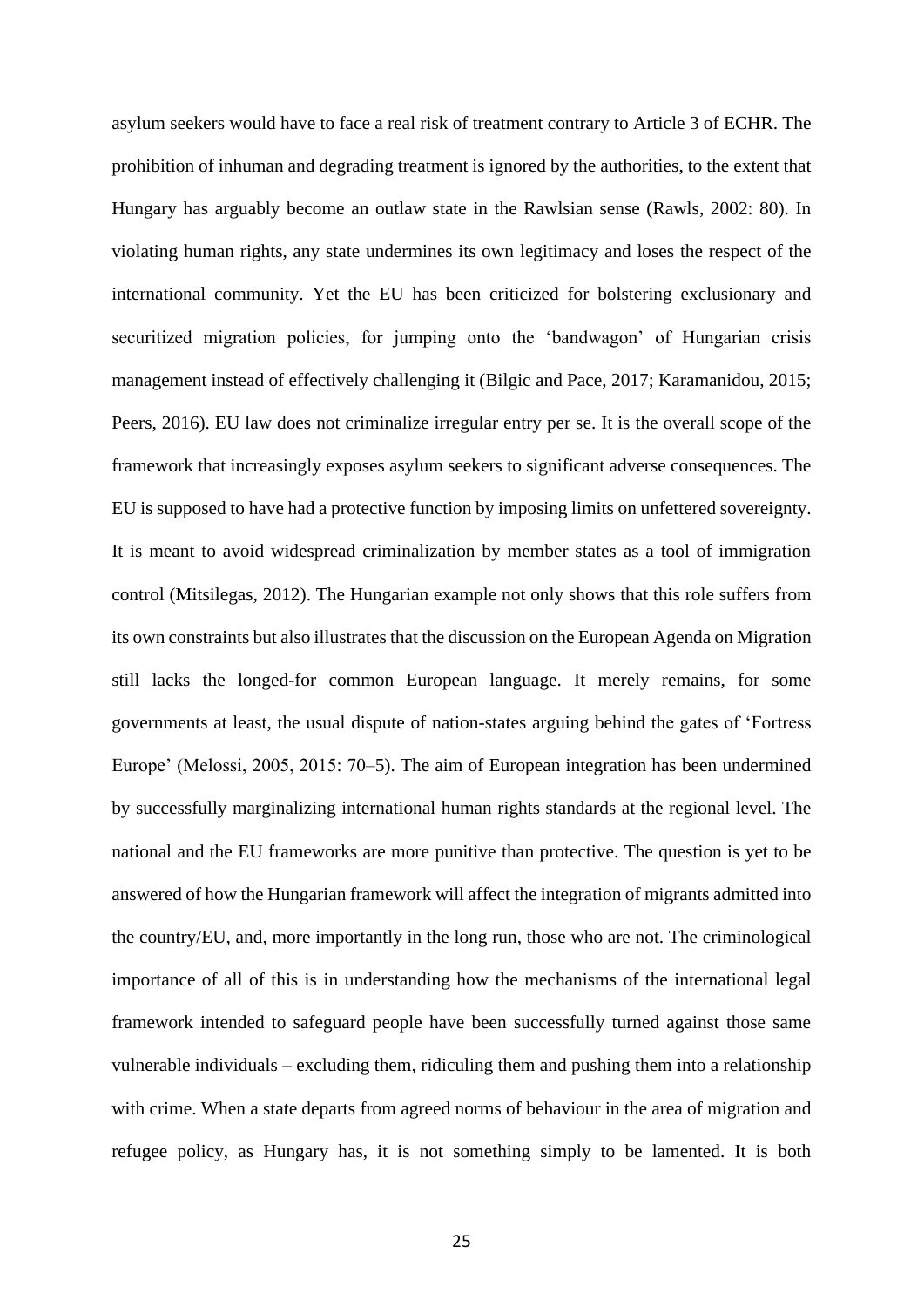destabilizing for the region and a spur to the exploitation, and criminalization, of some of the

most vulnerable people on earth.

### **Notes**

1. In September 2017, the European Court of Justice dismissed the actions brought by Hungary and Slovakia against the mandatory relocation of asylum seekers. Earlier, the European Commission had launched infringement proceedings against Hungary, Poland and Czech Republic for non-compliance with their legal obligations on relocation.

2. The authorities sealed Röszke border crossing on 16 September 2015, leaving hundreds stranded in the border zone. During clashes with the riot police, 11 migrants ('the Röszke 11') were arrested and accused of illegal border crossing and participating in a mass riot, following a spontaneous protest against the blockade. Although the event relates to freedom of expression and assembly, civil liberties in Hungary are in decline irrespective of immigration status (Freedom House, 2017).

3. In December 2015, the European Commission opened infringement proceedings against Hungary concerning its asylum law, inter alia owing to the incompatibility of its criminal proceedings with the Directive on the right to interpretation and translation in criminal proceedings.

## **Bibliography**

- Aas KF (2011) Crimmigrant bodies and bona fide travellers: surveillance, citizenship and global governance. *Theoretical Criminology*. 15(3):331-346.
- Aas KF and Gundhus H (2015) Policing humanitarian borderlands: FRONTEX, human rights and the precariousness of life. *British Journal of Criminology*. 55(1):1-18.

Agamben G (2005) *State of Exception,* Chicago: UCP.

- AIDA Asylum Information Database (2018) Hungary: Country Report 2017 Update, [Online] Available at: [http://www.asylumineurope.org/reports/country/hungary.](http://www.asylumineurope.org/reports/country/hungary)
- Akkerman T (2012) Comparing Radical Right Parties in Government: Immigration and Integration Policies in Nine Countries (1996-2010), *West European Politics*, 35(3):511-529.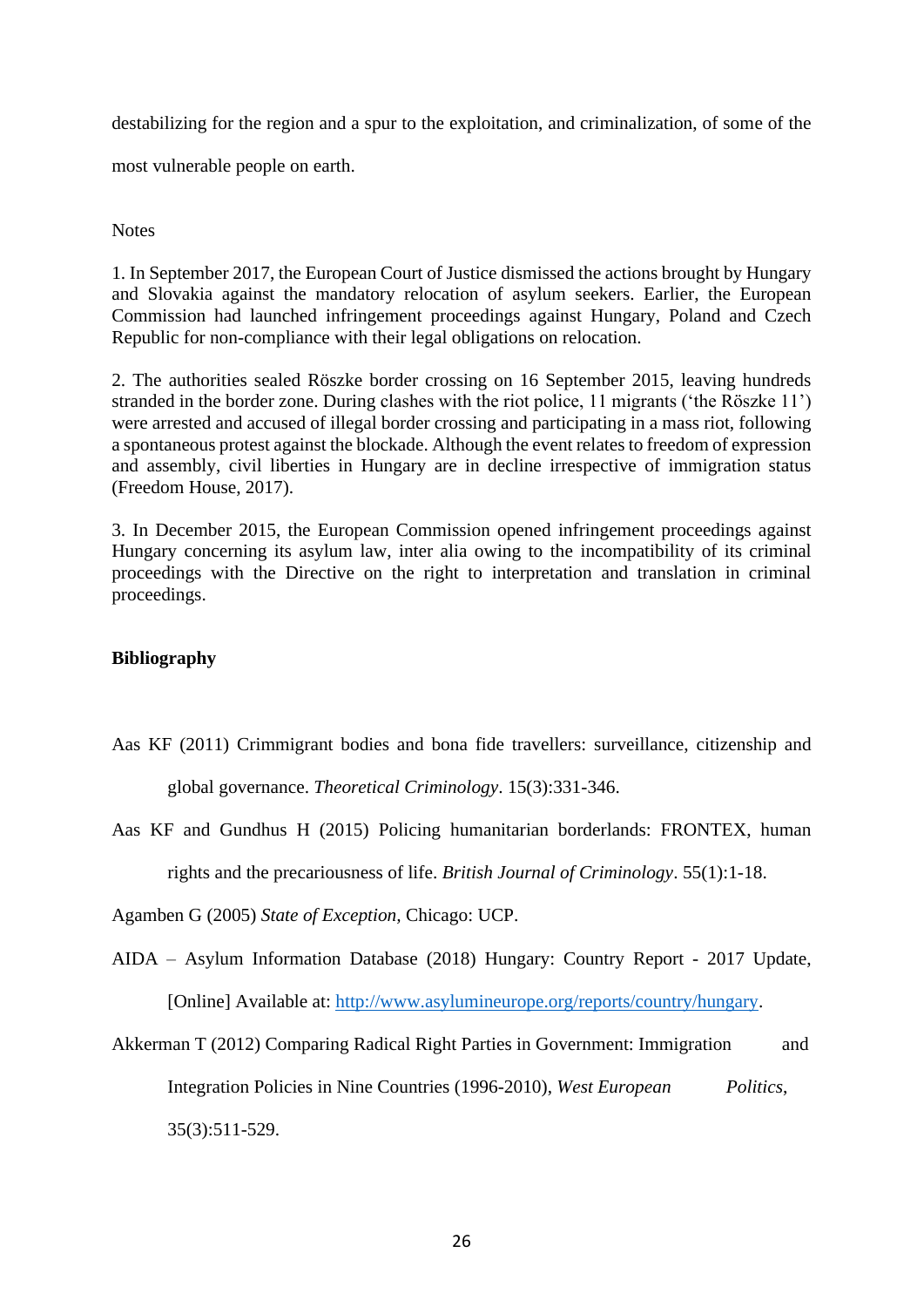- Aliverti A (2012) Making People Criminal: The Role of the Criminal Law in Immigration Enforcement. *Theoretical Criminology*. 16(4):417-434.
- Aliverti A (2014) Criminal immigration law and human rights in Europe. In: S Pickering and J Ham (eds) *The Routledge Handbook on Crime and International Migration*. London: Routledge.

Amatrudo A (2009) *Criminology and Political Theory.* London: Sage.

Amnesty International (2015) Fear and Fences: Europe's Approach to Keeping Refugees at Bay, [Online] Available at[:https://www.amnesty.org/en/documents/eur03/2544/2015/en/.](https://www.amnesty.org/en/documents/eur03/2544/2015/en/)

Arendt H (1973) *The Origins of Totalitarianism*. New York: Harcourt Inc.

- Ádám Z and Bozóki A (2016) State and Faith: Right-wing Populism and Nationalized Religion in Hungary, *Intersections,* 2(1):98-122.
- Bajomi-Lázár P and Horváth D (2013) The continued relevance of concept of propaganda: Propaganda as ritual in contemporary Hungary, *Global Media and Communication*, 9(3):219-237.
- Bilgic A and Pace M (2017) The European Union and Refugees: A struggle over the Fate of Europe. *Global Affairs*. 3(1):89- 97.
- Blitz B (2014) *Migration and Freedom: Mobility, Citizenship and Exclusion.* London: Edward Elgar.
- Blomqvist A (2016) The power of national narratives: The lack of genuine efforts to come to terms with the past in Hungary and Romania, and the role of historians, *Historisk Tidskrift,* 136(3):441-471.
- Bosworth M (2008) Border Control and the Limits of the Sovereign State. *Social & Legal Studies*, 17(2):199-215.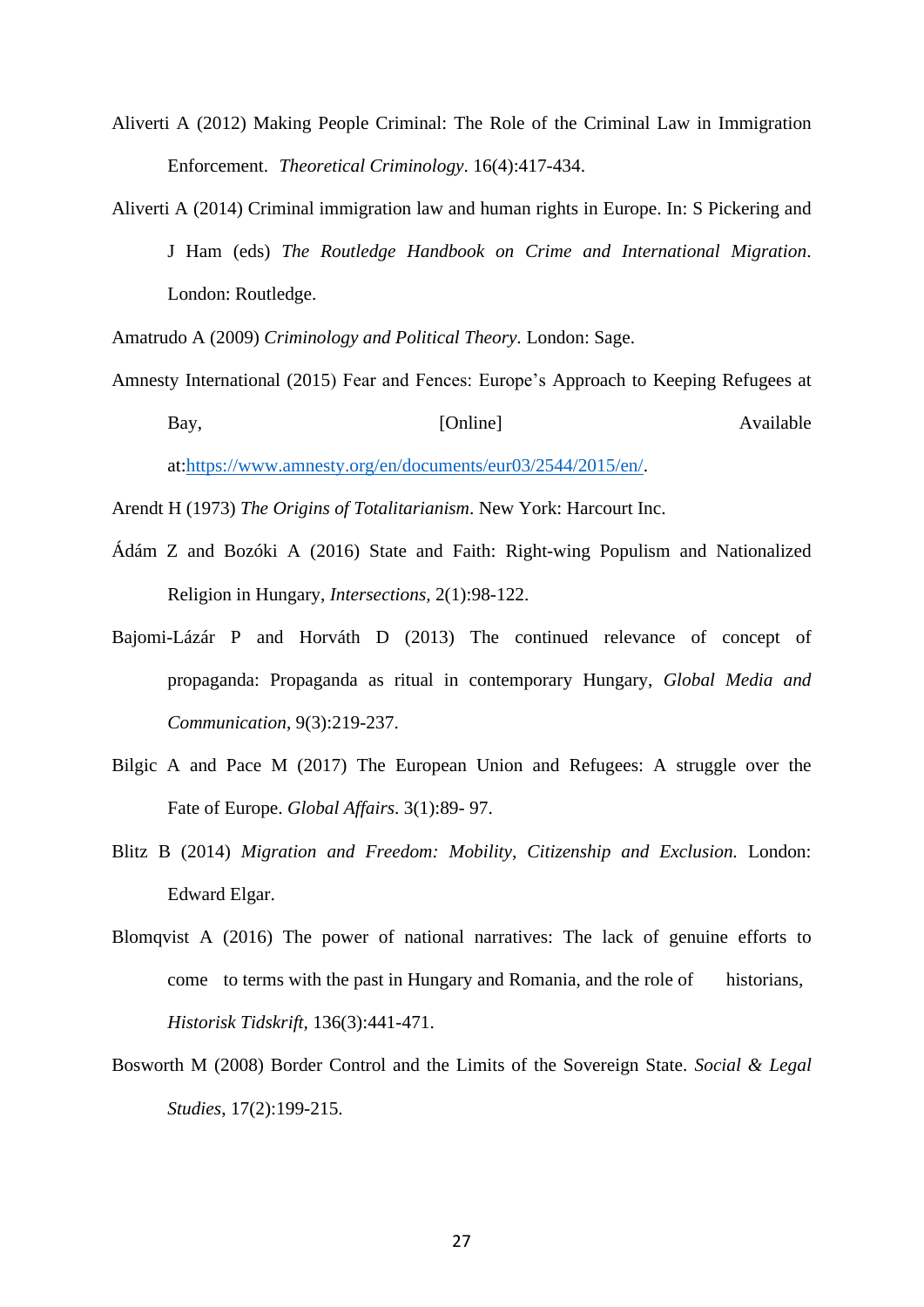- Bosworth M (2011) Human rights and immigration detention in the United Kingdom. In: MB Dembour and T Kelly (eds) *Are Human Rights for Migrants? Critical Reflection on the Status of Irregular Migrants in Europe and the United States.* Abingdon: Routledge.
- Bowling B and Sheptycki J (2015) Global policing, mobility and social control. In: S Pickering and J Ham (eds) *The Routledge Handbook on Crime and International Migration.* Abingdon: Routledge.
- Brubaker R (2017) Between nationalism and civilizationism: the European populist moment in comparative perspective, *Ethnic and Racial Studies*, 40(8):1191-1226.
- Campesi G (2011) The Arab Spring and the Crisis of the European Border Regime: Manufacturing Emergency in the Lampedusa Crisis, EUI Working Papers, RSCAS 2011/59. [http://cadmus.eui.eu/bitstream/handle/1814/19375/RSCAS\\_2011\\_59.pdf.](http://cadmus.eui.eu/bitstream/handle/1814/19375/RSCAS_2011_59.pdf)
- Carling J (2015) Refugees are Also Migrants. And All Migrants Matter. http://bordercriminologies.law.ox.ac.uk/refugees-are-also-migrants/.
- Chacón JM (2007) Unsecured Borders: Immigration Restrictions, Crime Control and National Security. *Connecticut Law Review.* 39(5):1827-50.

Chacón JM (2009) Managing Migration through Crime. *Columbia Law Review.* 109:135-48.

- Cheliotis LK (2017) Punitive inclusion: the political economy of irregular migration in the margins of Europe. LSE Research Online, Available at:http://eprints.lse.ac.uk/65189/.
- Chetail V (2014) Are Refugee Rights Human Rights? An Unorthodox Questioning of the Relations between Refugee Law and Human Rights Law. In: R Rubio-Marin (ed.) *Human Rights and Immigration.* Oxford: OUP.
- Cohen R (2007) The free movement of people: ethical debates before and after 9/11. In: D Downes et al. (eds) *Crime, Social Control and Human Rights*. Cullompton: Willan.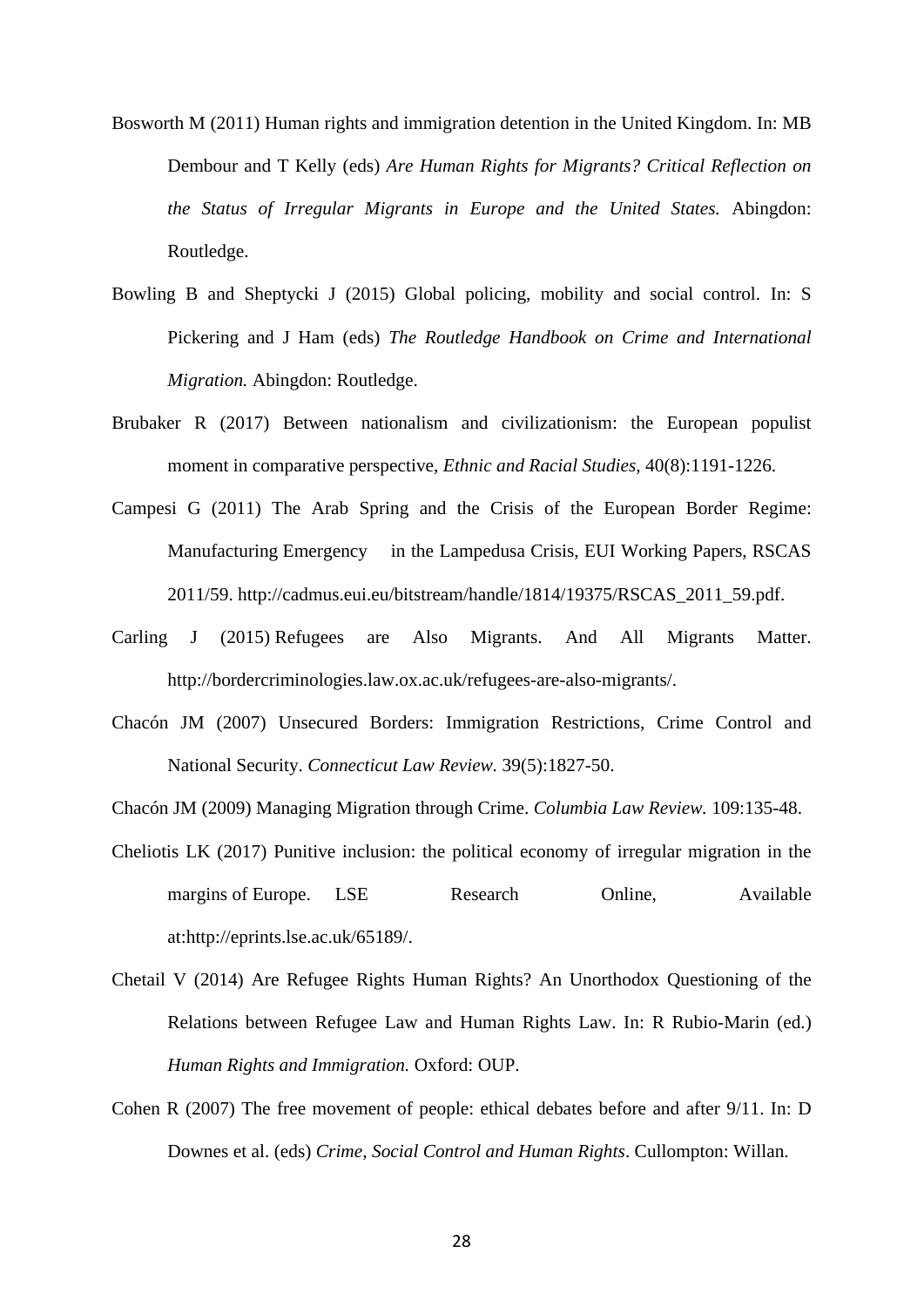- Cohen S (2002) *Folk Devils and Moral Panics: The Creation of the Mods and Rockers.* London: Routledge.
- Cornelisse G (2011) A new articulation of human rights, or why the European Court of Human Rights should think beyond Westphalian sovereignty. In: MB Dembour and T Kelly (eds) *Are Human Rights for Migrants? Critical Reflection on the Status of Irregular Migrants in Europe and the United States.* Abingdon: Routledge.
- Costello C (2005) The Asylum Procedures Directive and the Proliferation of Third Country Practices: Deterrence, Deflection and the Dismantling of International Protection? *European Journal of Migration and Law*, 7:35-69.
- Dauvergne C (2008) *Making People Illegal: What Globalization Means for Migration and Law*. Cambridge: CUP.
- Düvell F (2011) Paths into irregularity: the legal and political construction of irregular migration. *European Journal of Migration and Law*. 13(3):275-95.
- Fabini G (2014) The Illegal Immigration Law: A Regime of Law, Discourses, and Police Practices. *AmeriQuests.* 11(2).
- Fekete L (2016) Hungary: power, punishment and the 'Christian-national idea', *Race & Class*, 57(4):39-53.
- Fine R (2010) Political argument and the legitimacy of international law: A case of distorted modernisation. In: C Thornhill and S Ashenden (eds) *Legality and Legitimacy: Normative and Sociological Approaches. Baden-Baden*: Nomos.
- Foster M (2008) Responsibility Sharing or Shifting? "Safe" Third Countries and International Law. *Refuge: Canada's Journal on Refugees*. 25:64-78.
- Foster M (2009) Non-Refoulement on the Basis of Socio-Economic Deprivation: The Scope of Complementary Protection in International Human Rights Law. *New Zealand Law Review*. 2:257-311.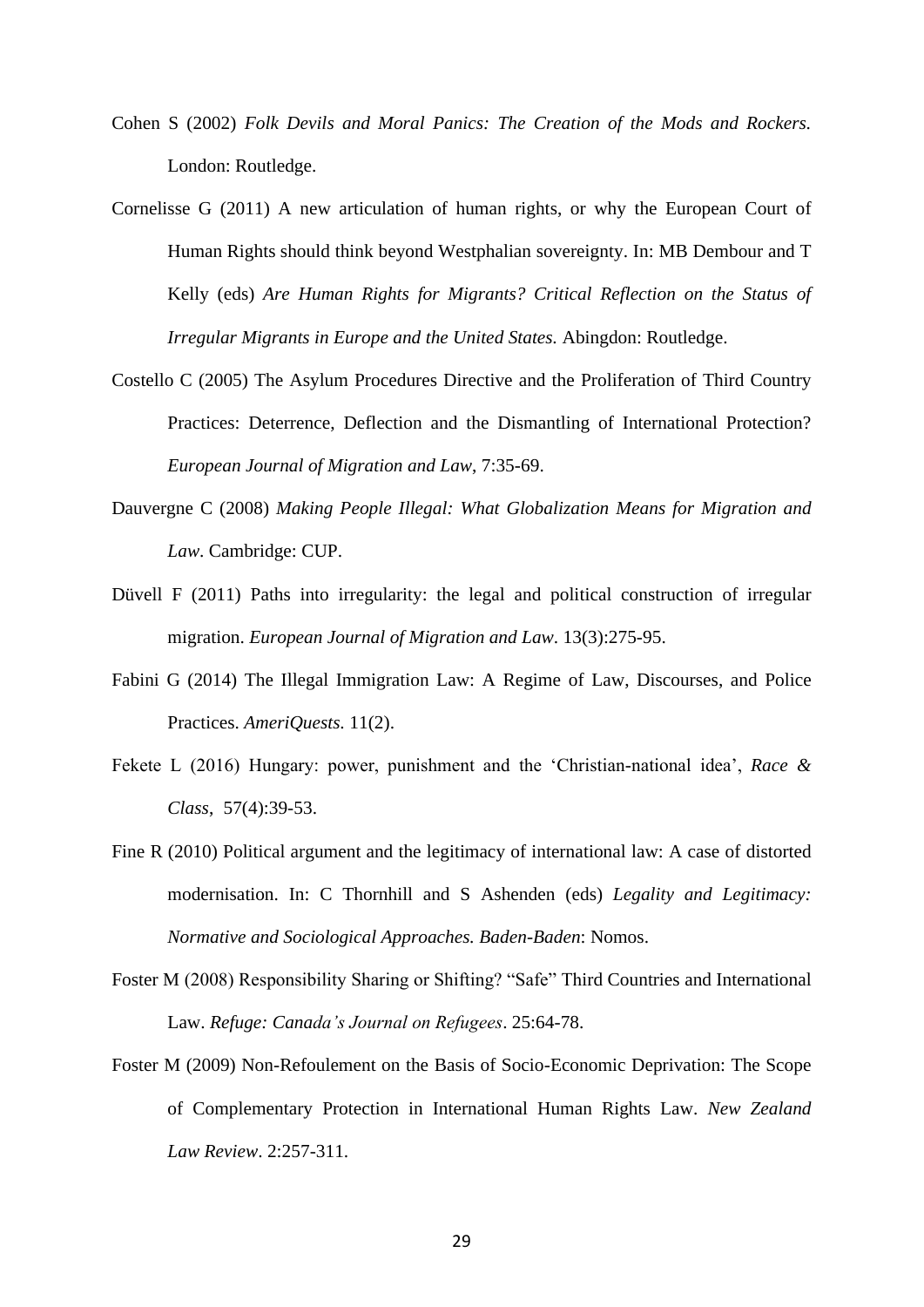- Freedom House (2017) *Freedom in the World*. [Online] Available at: [https://freedomhouse.org/report/freedomworld/2017/hungary.](https://freedomhouse.org/report/freedomworld/2017/hungary)
- Garland D (2001) *The Culture of Control: Crime and Social Order in Contemporary Society.* Oxford: OUP.
- Goodwin-Gill GS (2003) Article 31 of the 1951 Convention Relating to the Status of Refugees: non-penalization, detention and protection. In: E Feller, V Türk and F Nicholson (eds) *Refugee Protection in International Law.* Cambridge: CUP.
- Guia MJ (2012) Crimmigration, Securitisation and the Criminal Law of the Crimmigrant. In: MJ Guia, M van der Woude and J van der Leun (eds) *Social Control and Justice: Crimmigration in the Age of Fear.* The Hague: Eleven.
- Hastie B and Crépeau F (2014) Criminalising Irregular Migration: The Failure of the Deterrence Model and the Need for a Human Rights-Based Framework. *Journal of Immigration, Asylum and Nationality Law*. 28:213-236.
- HHC (2015a) The Hungarian Helsinki Committee's opinion on the Governments amendments to criminal law related to the sealed border, [Online] Available at[:http://www.refworld.org/docid/55ffb36a4.html.](http://www.refworld.org/docid/55ffb36a4.html)
- HHC (2015b) No Country for Refugees New asylum rules deny protection to refugees and lead to unprecedented human rights violations in Hungary, [Online] Available at[:http://helsinki.hu/wp-](http://helsinki.hu/wp-content/uploads/HHC_Hungary_Info_Note_Sept_2015_No_country_for_refugees.pdf)

[content/uploads/HHC\\_Hungary\\_Info\\_Note\\_Sept\\_2015\\_No\\_country\\_for\\_refugees.pdf.](http://helsinki.hu/wp-content/uploads/HHC_Hungary_Info_Note_Sept_2015_No_country_for_refugees.pdf)

HHC (2016) Destitute, but waiting: Report on the visit to the Tompa and Röszke "Pre-Transit Zone" area on the Serbian-Hungarian border, [Online] Available at[:https://www.helsinki.hu/wp-](https://www.helsinki.hu/wp-content/uploads/HHC_R%C3%B6szke_Tompa_pre_transit_zone_22April2016.pdf)

[content/uploads/HHC\\_R%C3%B6szke\\_Tompa\\_pre\\_transit\\_zone\\_22April2016.pdf.](https://www.helsinki.hu/wp-content/uploads/HHC_R%C3%B6szke_Tompa_pre_transit_zone_22April2016.pdf)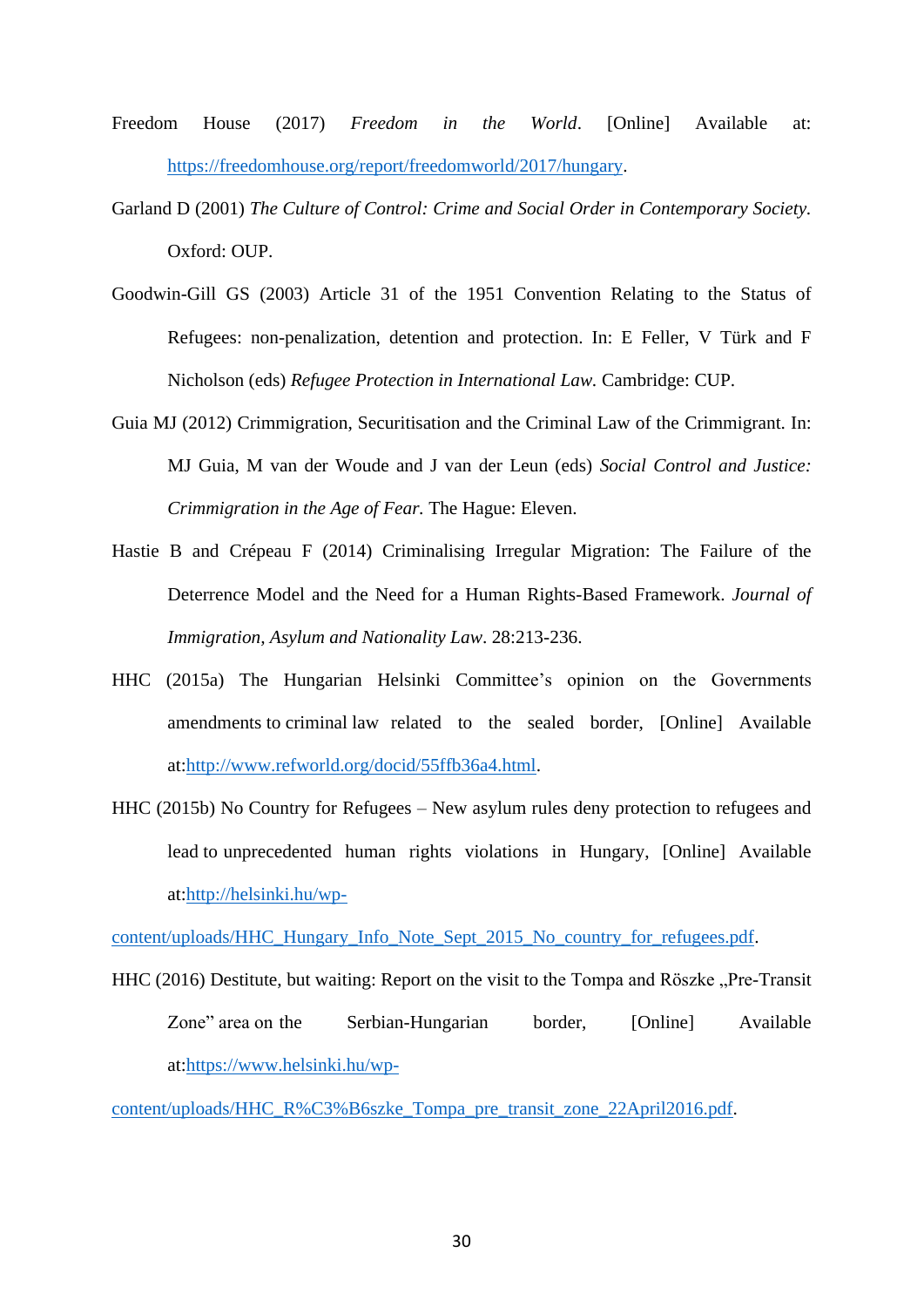- Huysmans J (2000) The European Union and the Securitization of Migration. *Journal of Common Market Studies*. 38:751-777.
- Karamanidou L (2015) The Securitisation of European Migration Policies: Perceptions of Threat and Management of Risk, In: G Lazaridis and K Wadia (eds) *The Securitisation of Migration in the EU: Debates since 9/11,* Basingstoke: Palgrave.
- Korkut U (2014) The migration myth in the absence of immigrants: How does the conservative rights in Hungary and Turkey grapple with immigration? *Comparative European Politics*, 12:620-36.
- Korkut U (2015) Making the Extreme into the Ordinary: Cultural Legacies in the Identity Work of Hungary's Right, In: A McGarry and JM Jasper (eds) *The Identity Dilemma: Social Movements and Collective Identity.* Philadelphia: Temple University Press.
- Lambert H (2005) The European Convention on Human Rights and the Protection of Refugees: Limits and Opportunities. *Refugee Survey Quarterly*. 24:39-55.
- Lambert H (2007) *The Position of aliens in relation to the European Convention on Human Rights.* Strasbourg: Council of Europe Publishing.
- Lambert H (2012) 'Safe Third Country' in the European Union: An Evolving Concept in International Law and Implications for the UK. *Journal of Immigration, Asylum and Nationality Law*. 26:318-336.
- Lauterpacht E and Bethlehem D (2003) The scope and content of the principle of *non refoulement:* Opinion. In: E Feller, V Türk and F Nicholson (eds) *Refugee Protection in International Law.* Cambridge: CUP.
- Legomsky SH (2007) The new path of immigration law: asymmetric incorporation of criminal justice norm. *Washington & Lee Law Review*. 64:469-528.
- Levy D and Sznaider N (2006) Sovereignty transformed: a sociology of human rights. *British Journal of Sociology*. 57:657-676.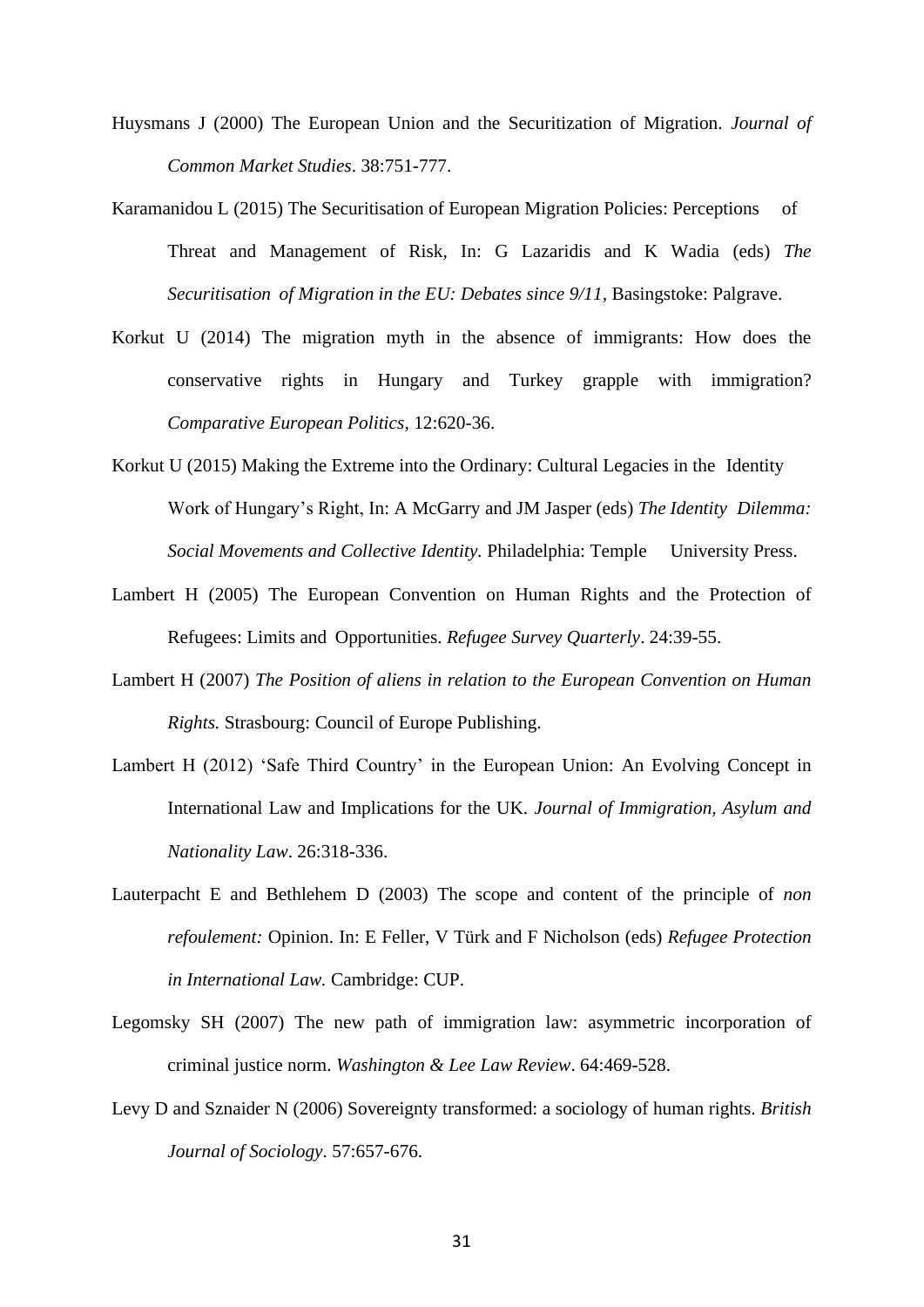- Malloch MS and Stanley E (2005) The detention of asylum seekers in the UK: Representing risk, managing the dangerous. *Punishment & Society*. 7(1):53-71.
- McBride J (2012) Trees in the Wood: The Fundamental Law and the European Court of Human Rights, In: GA Tóth (ed.) *Constitution for a Disunited Nation: On Hungary's 2011 Fundamental Law*, Budapest: CEU Press.
- Melegh A (2016) Unequal Exchanges and the Radicalization of Demographic Nationalism in Hungary, *Intersections,* 2(4):87-108.
- Melossi D (2005) Security, Social Control, Democracy and Migration within the 'Constitution' of the EU. *European Law Journal.* 11(1):5-21.

Melossi D (2015) *Crime, Punishment and Migration.* London: Sage.

- Mitsilegas V (2012) The Changing Landscape of the Criminalisation of Migration in Europe: The Protective Function of European Union Law. In: MJ Guia, M van der Woude and J van der Leun (eds) *Social Control and Justice: Crimmigration in the Age of Fear,* The Hague: Eleven.
- Naccache P and Al Ariss A (2017) The Forced Migration Crisis and the Role of European Corporations: A Point of View. *European Management Review*. doi: [10.1111/emre.12157.](http://dx.doi.org/10.1111/emre.12157)
- Nagy B (2015) Parallel realities: refugees seeking asylum in Europe and Hungary's reaction. EU Immigration and Asylum Law and Policy, November 2015.
- Nagy B (2016) Hungarian Asylum Law and Policy in 2015-2016: Securitizaton Instead of Loyal Cooperation, *German Law Journal*, 17(6):1033-1081.
- Oelgemöller C (2011) 'Transit' and 'suspension': migration management or the metamorphosis of asylum-seekers into 'illegal' immigrants. *Journal of Ethnic and Migration Studies*. 37:407-24.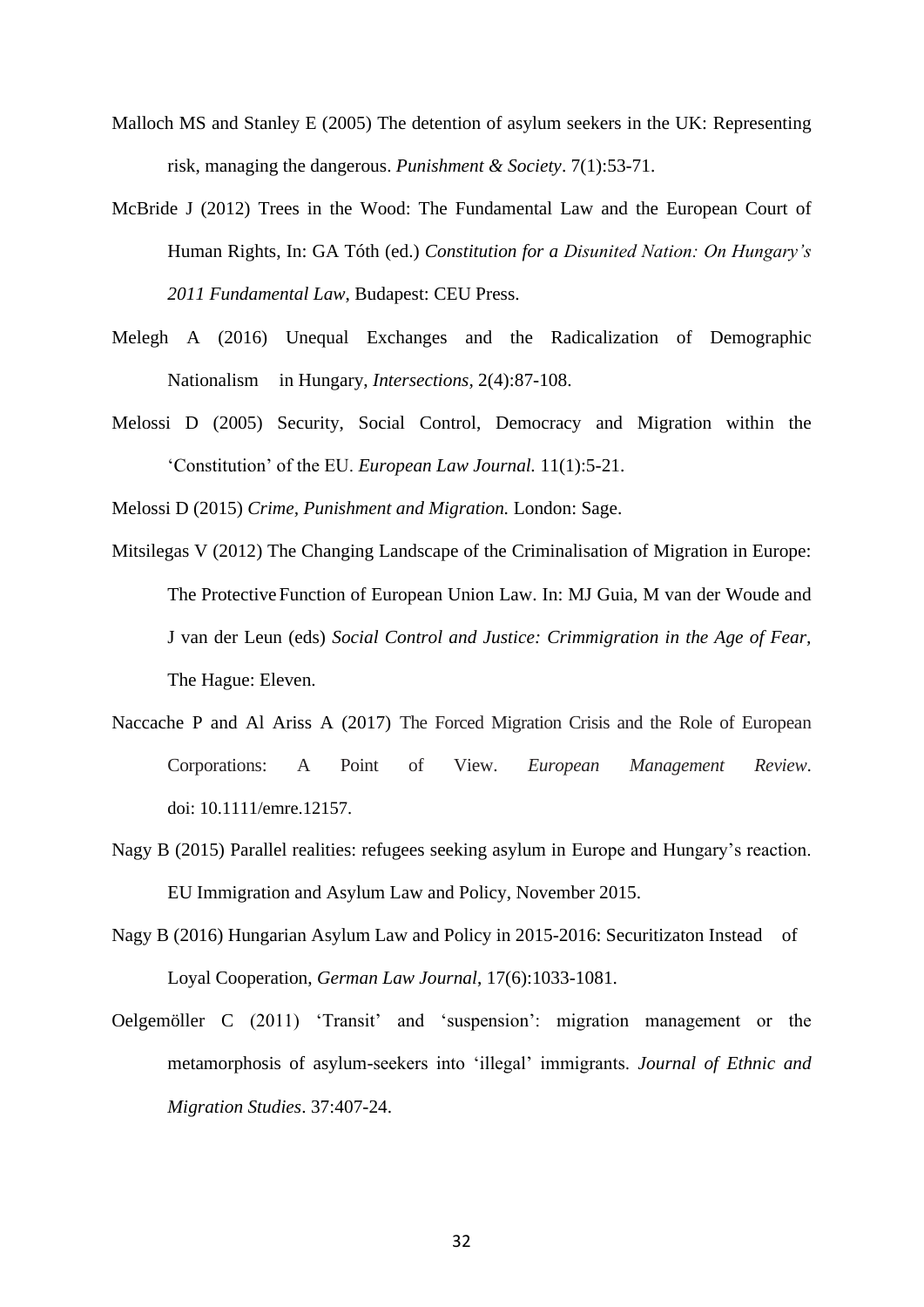- Parkin J (2013) *The Criminalisation of Migration in Europe: A State-of-the-Art of the Academic Literature and Research.* CEPS Paper in Liberty and Security No. 61.
- Peers S (2016) The Orbanisation of EU asylum law: the latest EU asylum proposals, EU Law Analysis, 6 May 2016.
- Pickering S (2005a) Crimes of the State: The Persecution and Protection of Refugees. *Critical Criminology*. 13:141-163.

Pickering S (2005b) *Refugees and State Crime.* Sydney: The Federation Press.

- Pickering S (2008) The New Criminals: Refugees and Asylum Seekers. In: T Anthony and C Cunneen (eds.) *The Critical Criminology Companion.* Sydney: Hawkins.
- Pickering S and Weber L (2013) Policing Transversal Borders. In: K F Aas and M Bosworth (eds.) *The Borders of Punishment: Migration, Citizenship, and Social Exclusion.* Oxford: OUP.
- Pogonyi Sz (2015) Transborder Kin-minority as Symbolic Resource in Hungary, *Journal on Ethnopolitics and Minority Issues in Europe*, 14(3):73-98.

Rawls J (2002) *The Law of Peoples*. Cambridge: HUP.

- Sassen S (1996) *Losing Control? Sovereignty in an Age of Globalisation*, New York: Columbia University Press.
- Simon J (2007) *Governing Through Crime: How the war on Crime Transformed American Society and Created a Culture of Fear.* Oxford: OUP.
- Sklansky DA (2012) Crime, immigration and ad hoc instrumentalism. *New Criminal Law Review*. 15(2):157-223.
- Stumpf JP (2006) The Crimmigration Crisis: Immigrants, Crime and Sovereign Power. *American University Law Review.* 56:367-419.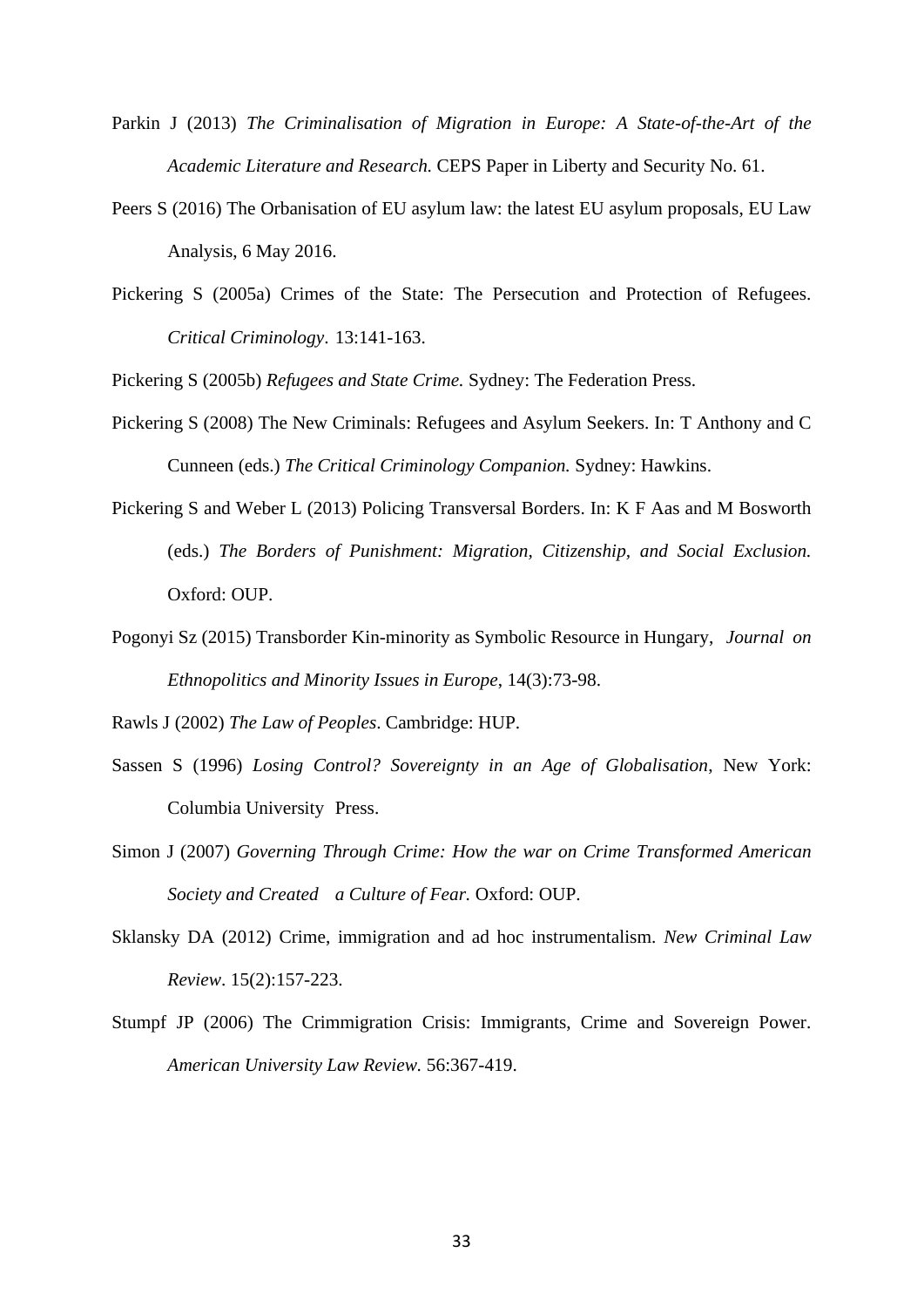- Stumpf JP (2013) The Process is the Punishment in Crimmigration Law. In: KF Aas and M Bosworth (eds) *The Borders of Punishment: Migration, Citizenship, and Social Exclusion*. Oxford: OUP.
- Szilágyi A and Bozóki A (2015) Playing It Again in Post-Communism: The Revolutionary Rhetoric of Viktor Orbán in Hungary, *Advances in the History of Rhetoric*, 18:153-166.
- Thorleifsson C (2017) Disposable strangers: far-right securitisation of forced migration in Hungary, *Social Anthropology*, 25(3):318-334.
- Trauner F (2016) Asylum policy: the EU's 'crisis' and the looming policy regime failure, *Journal of European Integration*, 38(3):311-325.
- Triandafyllidou A (2014) Multi-levelling and externalising migration and asylum: lessons from the southern European islands. *Islands Studies Journal*. 9:7-22.
- UNHCR (2016) Hungary as a Country of Asylum: Observations on restrictive legal measures and subsequent practice implemented between July 2015 and March 2016, [Online] Available at: [http://www.refworld.org/docid/57319d514.html.](http://www.refworld.org/docid/57319d514.html)
- Van der Leun J (2003) *Looking for Loopholes: Processes of Incorporation of Illegal Immigrants in the Netherlands,* Amsterdam: AUP.
- Van der Woude M (2017) *Chain Reactions in Criminal Justice: Discretion and the Necessity of Interdisciplinary Research.* The Hague: Eleven.
- Van der Woude M and Van der Leun J (2017) Crimmigration checks in the internal border areas of the EU: Finding the discretion that matters. *European Journal of Criminology*. 14(1):27-45.
- Vecchio F (2014) *Asylum Seeking and the Global City*. London: Routledge.
- Vollmer BA (2011) Policy discourses on irregular migration in the EU 'number games' and 'political games'. *European Journal of Migration and Law*. 13:317-39.